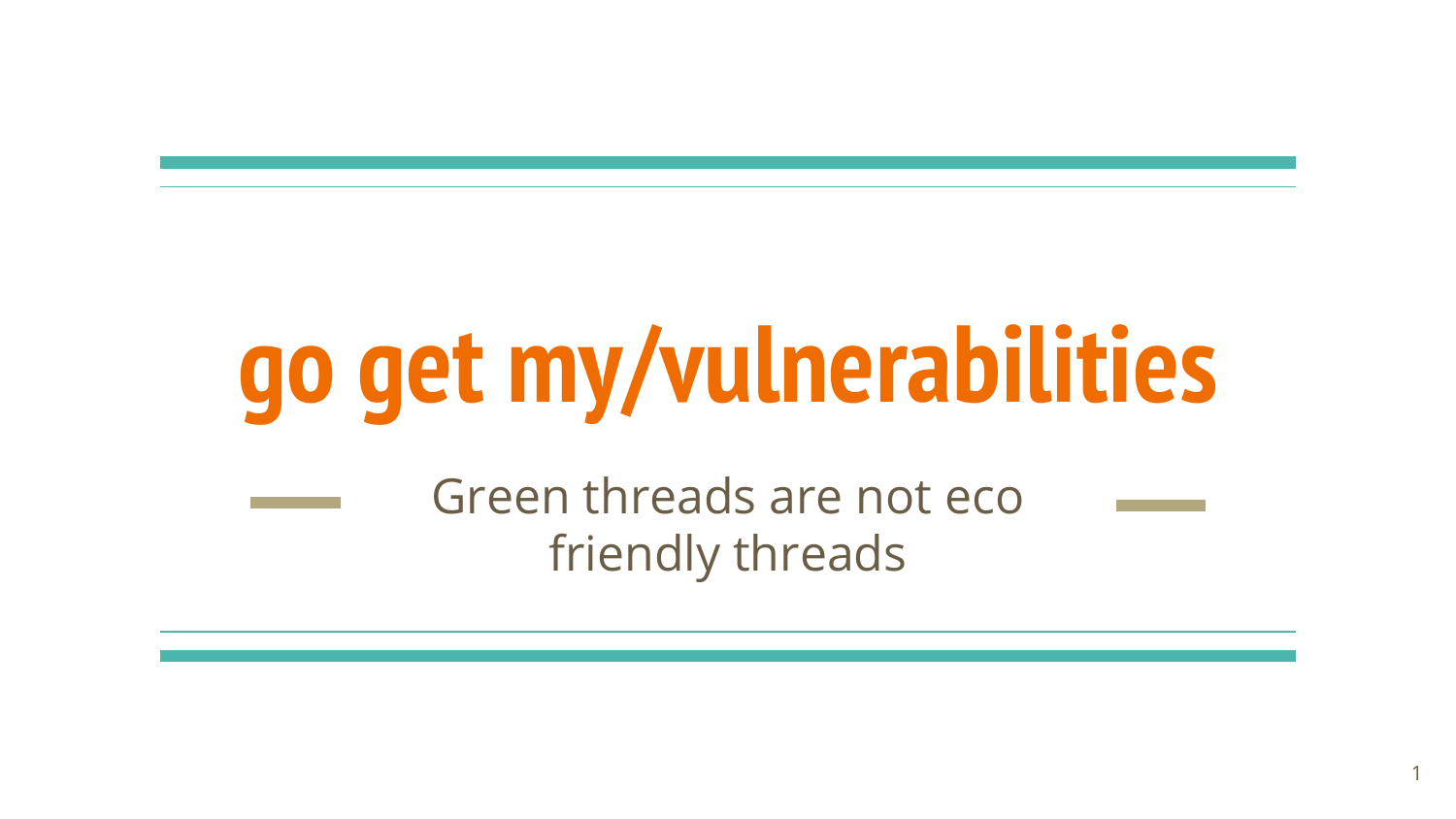

● ( Web|Mobile ) penetration tester

● Code reviewer

● Programmer



Roberto Clapis

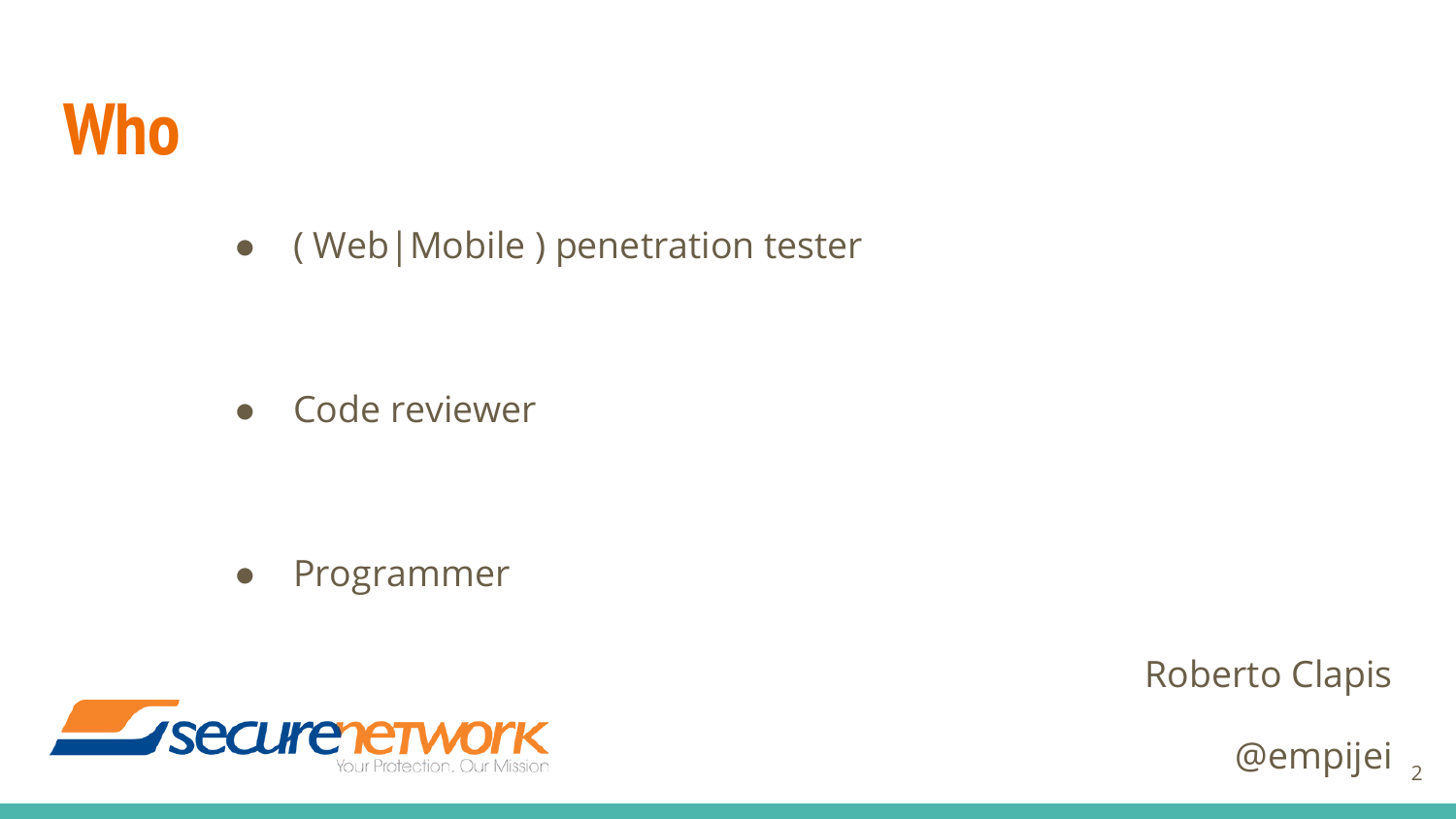● Google's language

● Born in 2007 (quite new)

● Widespread

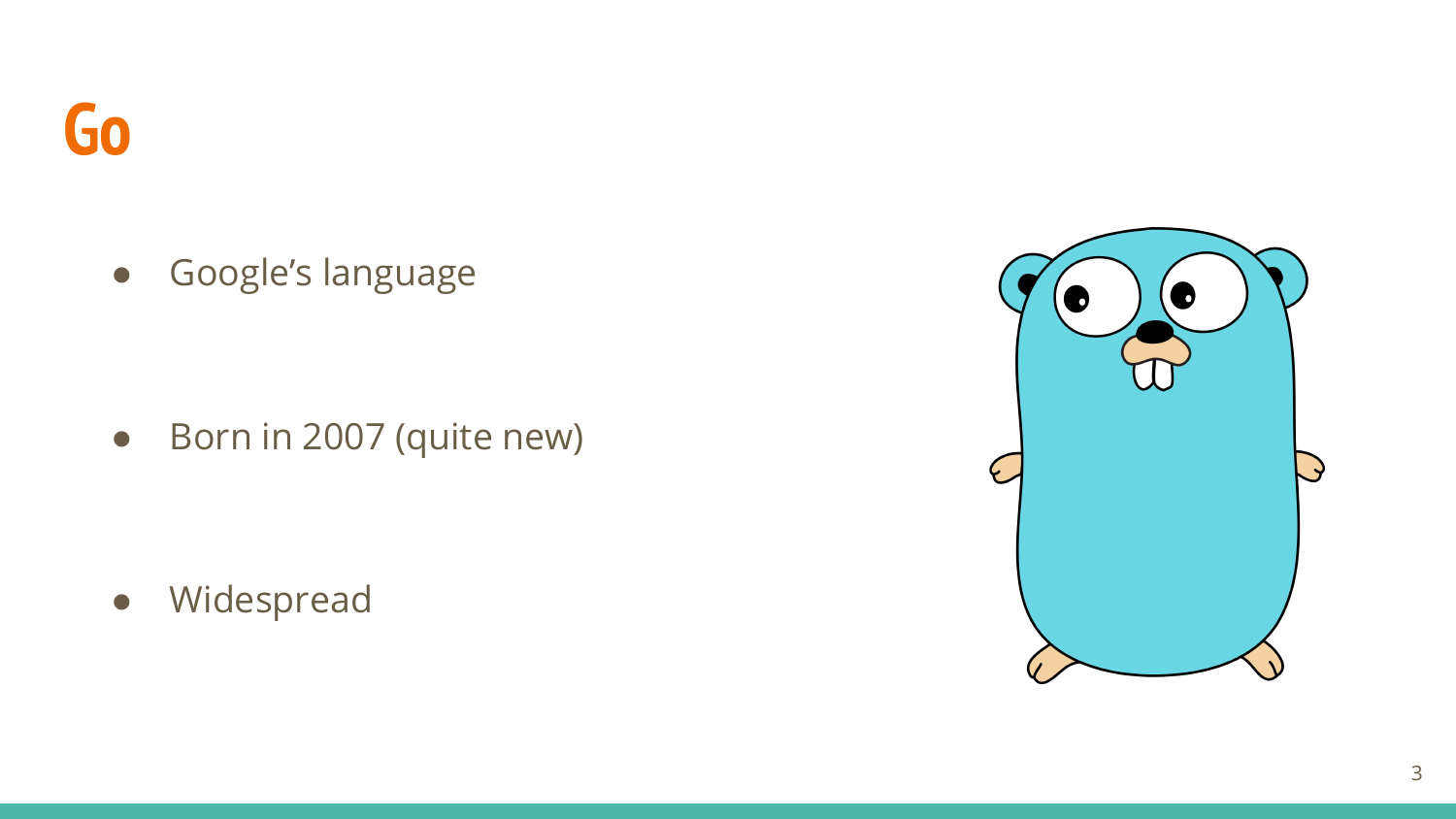### **Cool, but how do I break it?**

• Memory safety, Garbage Collection

● Anti-XSS/SQLi sanitization

● Built-in thread-safe constructs

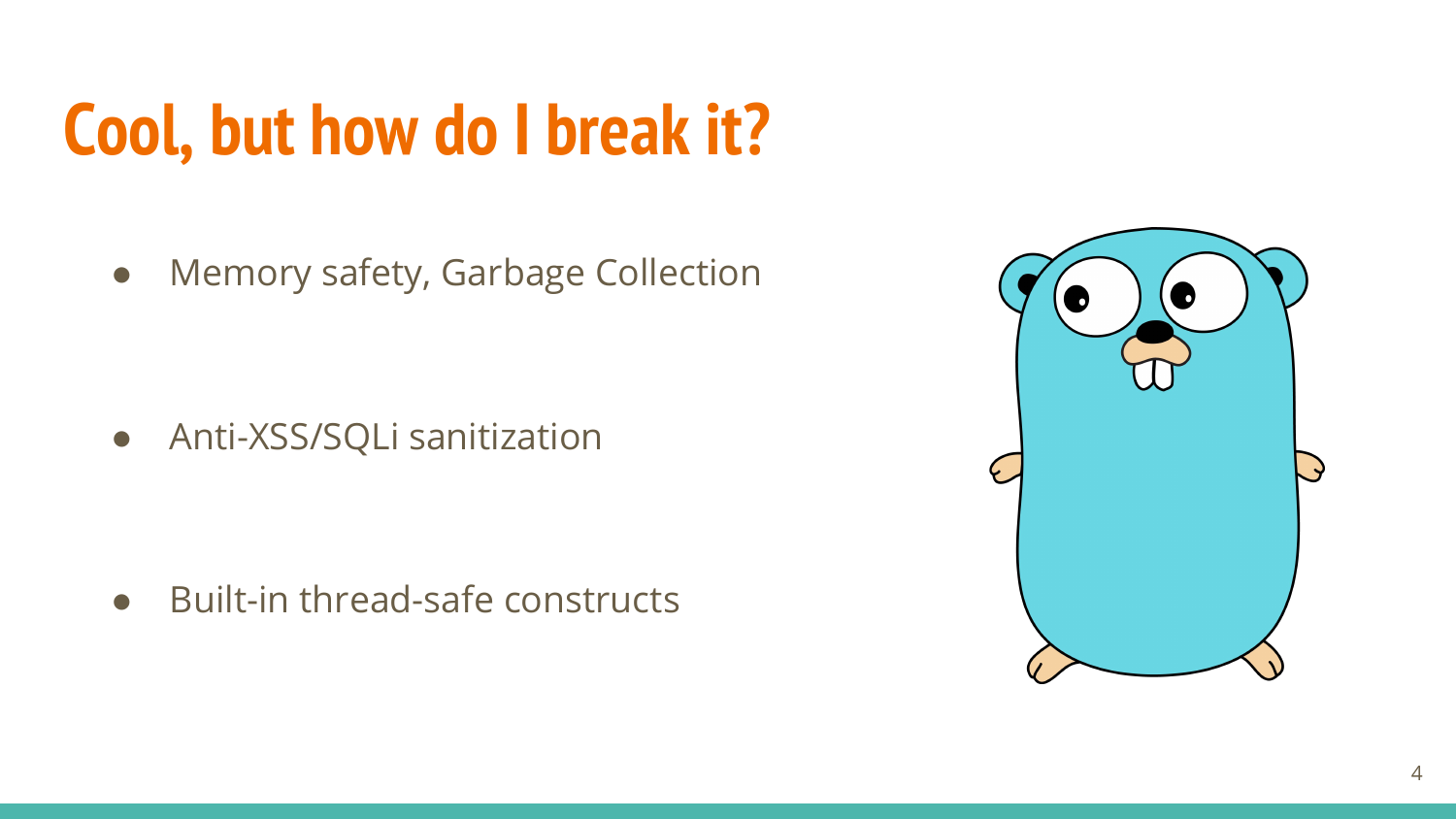## **Let's start the digging**

● New features usually lead to new vulnerabilities

 $\bullet$  Goroutines are one of the main new features introduced by Go

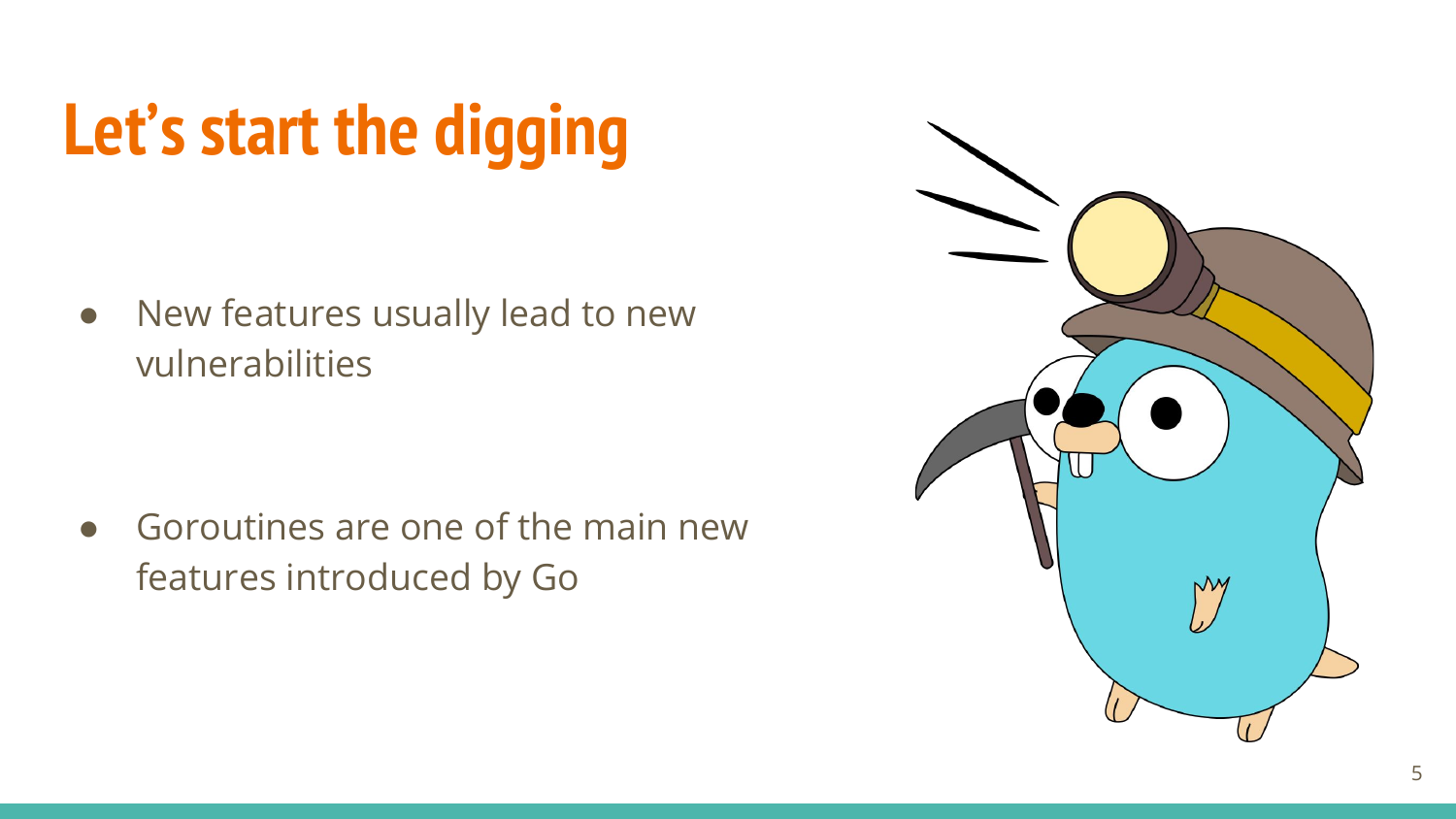### **Goroutines are concurrent function calls**



#### go fmt.Println("Hello goroutines")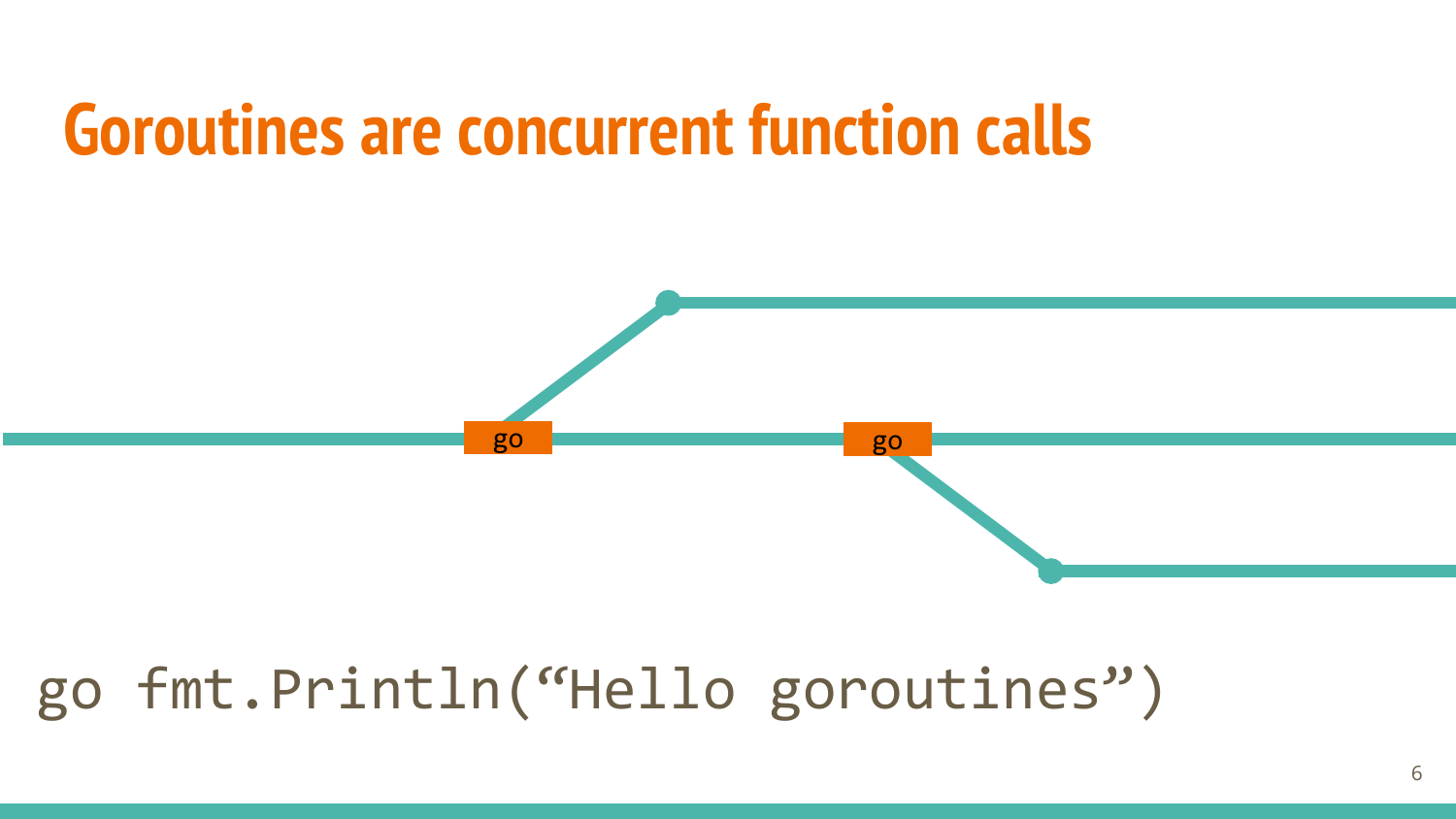

for *i* := 0; *i* <= 9; *i*++ { go func() { fmt.Println(*i*) }() }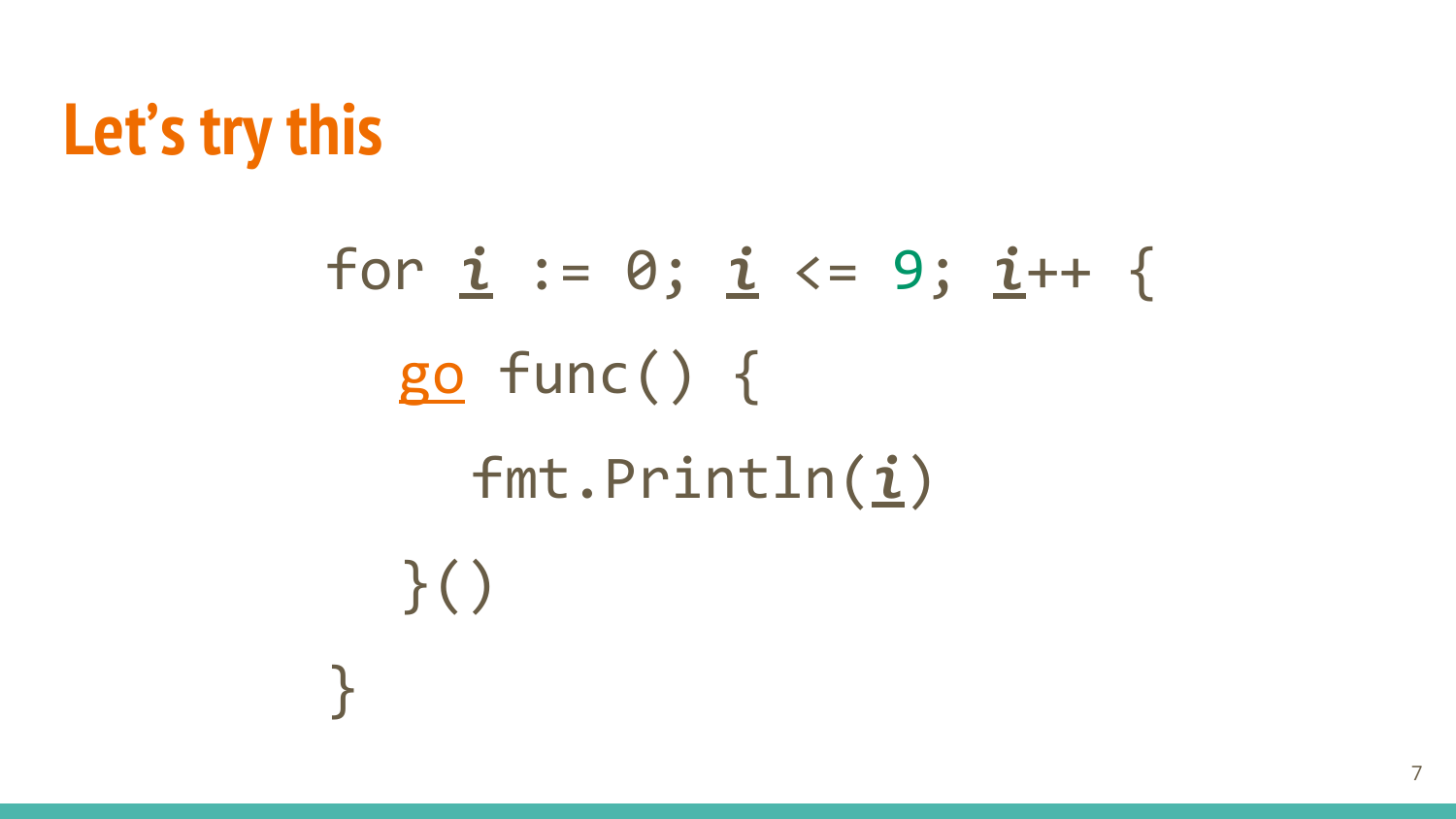### **Expectation**



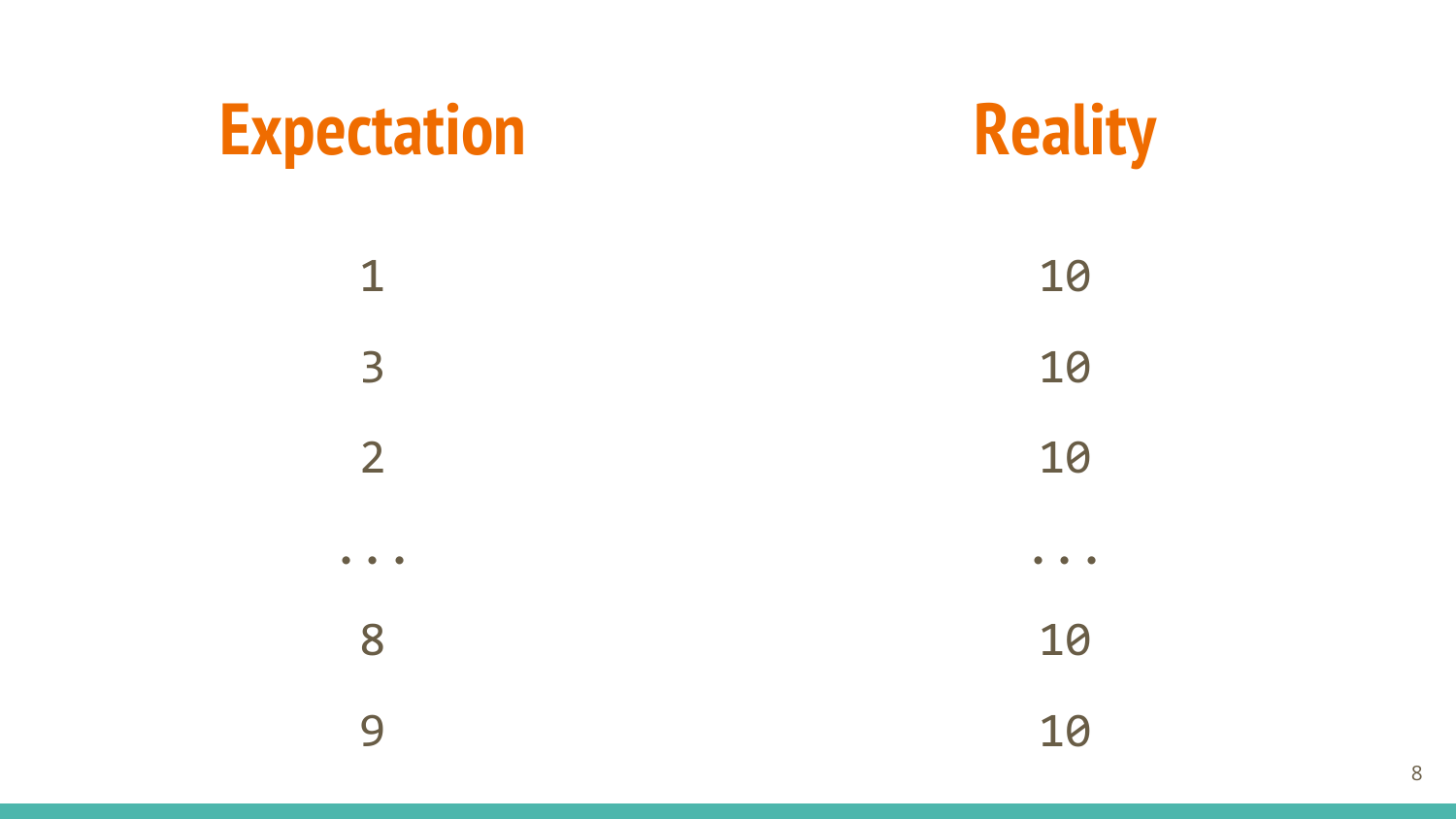### **Wait...**

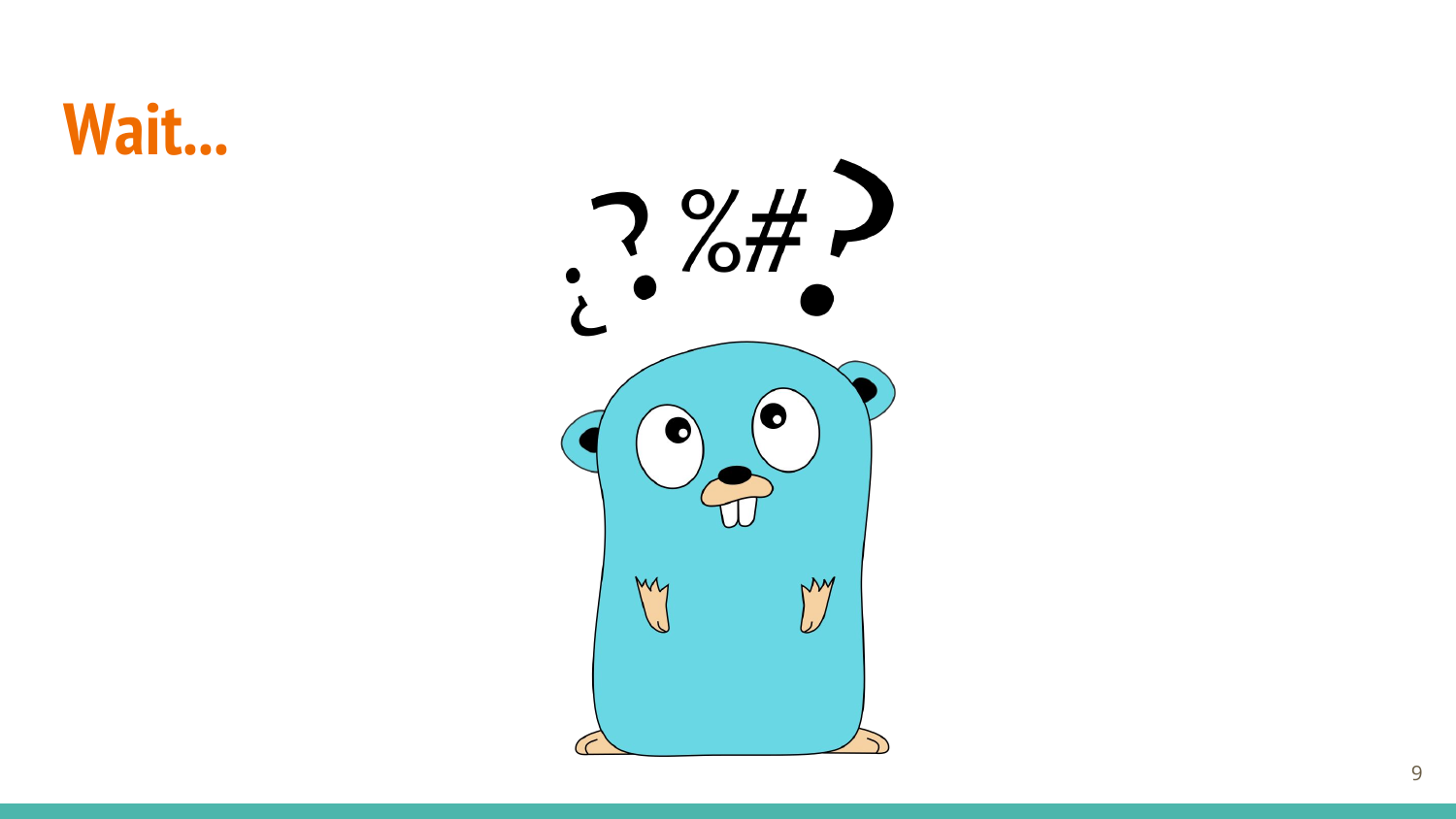### **Special functions #1: goroutines**

● Concurrent

● Lightweight

go func(){ //Code here }()

● Multiplexed on OS Threads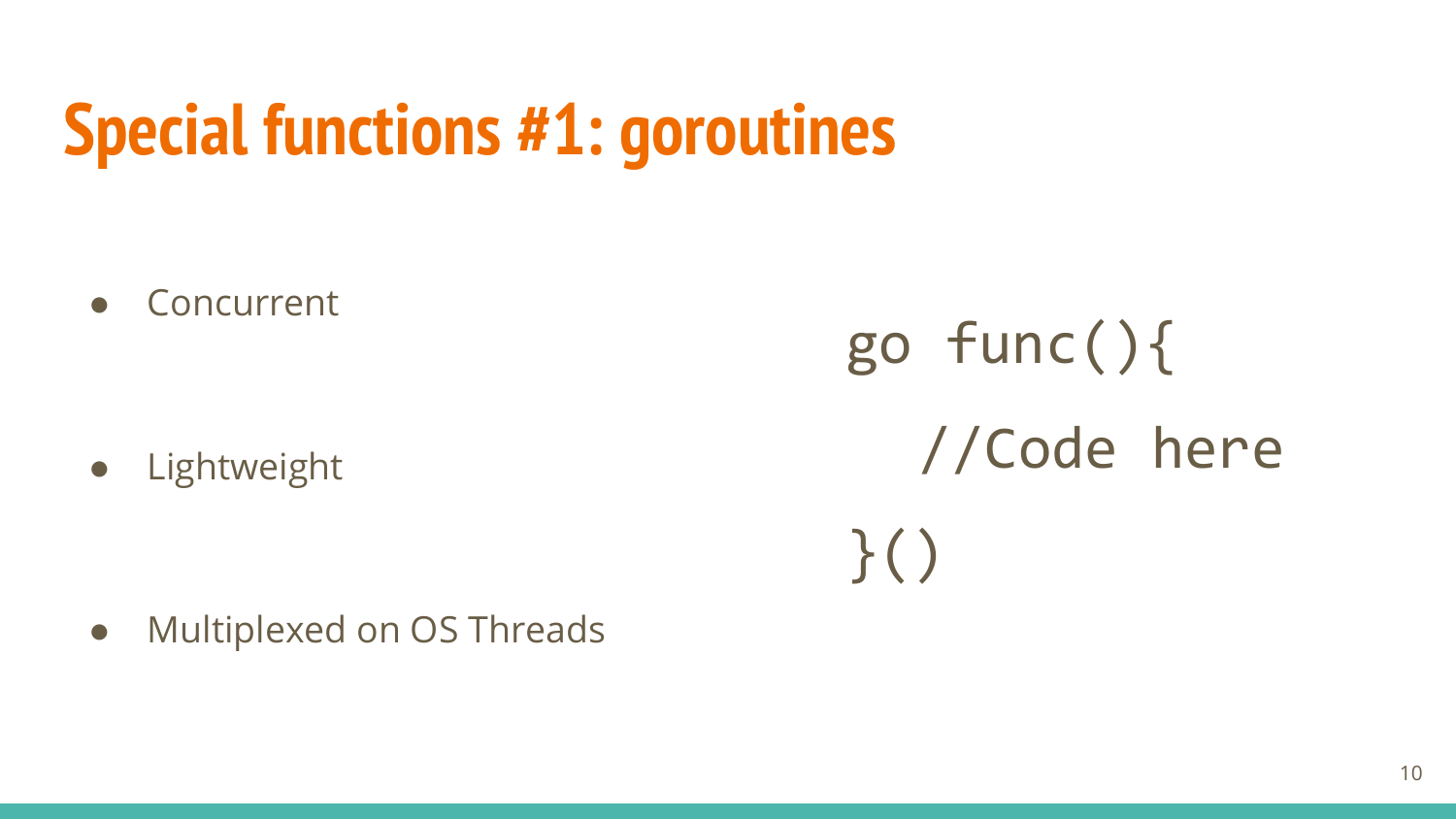### **Special functions #2: closures**

freeVar := "Hello"  $f := func(s string)$ fmt.Println(freeVar + s) } f("Closures") // Hello Closures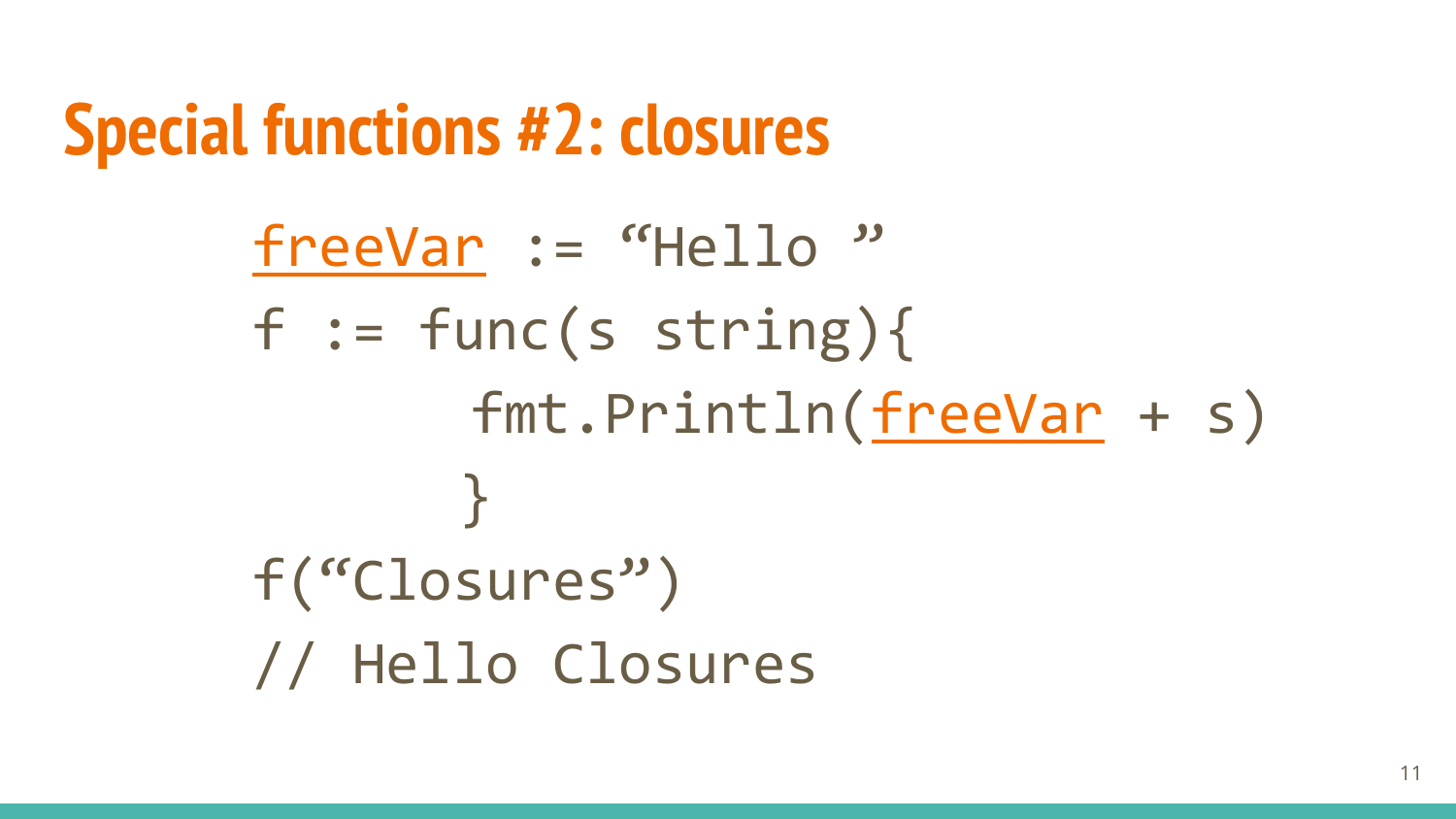**Special functions #(1+2): closured goroutines** for  $i := 0; i \le 9; i++$ go func() { fmt.Println(*i*) }() } // Here  $i == 10$  12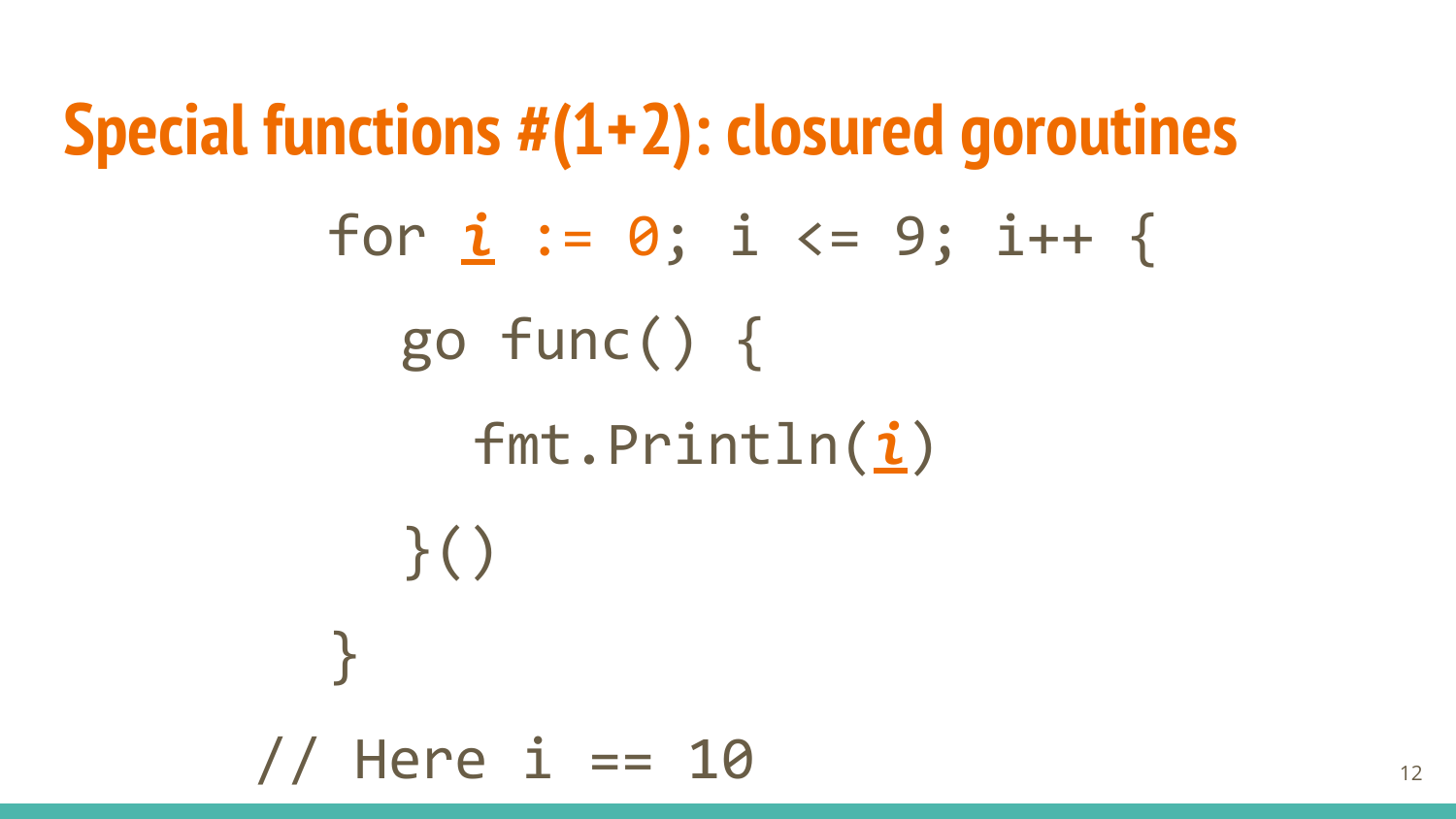### **Performance**

● Writing to file is slow

● Aware scheduling

● Runtime waits only if necessary

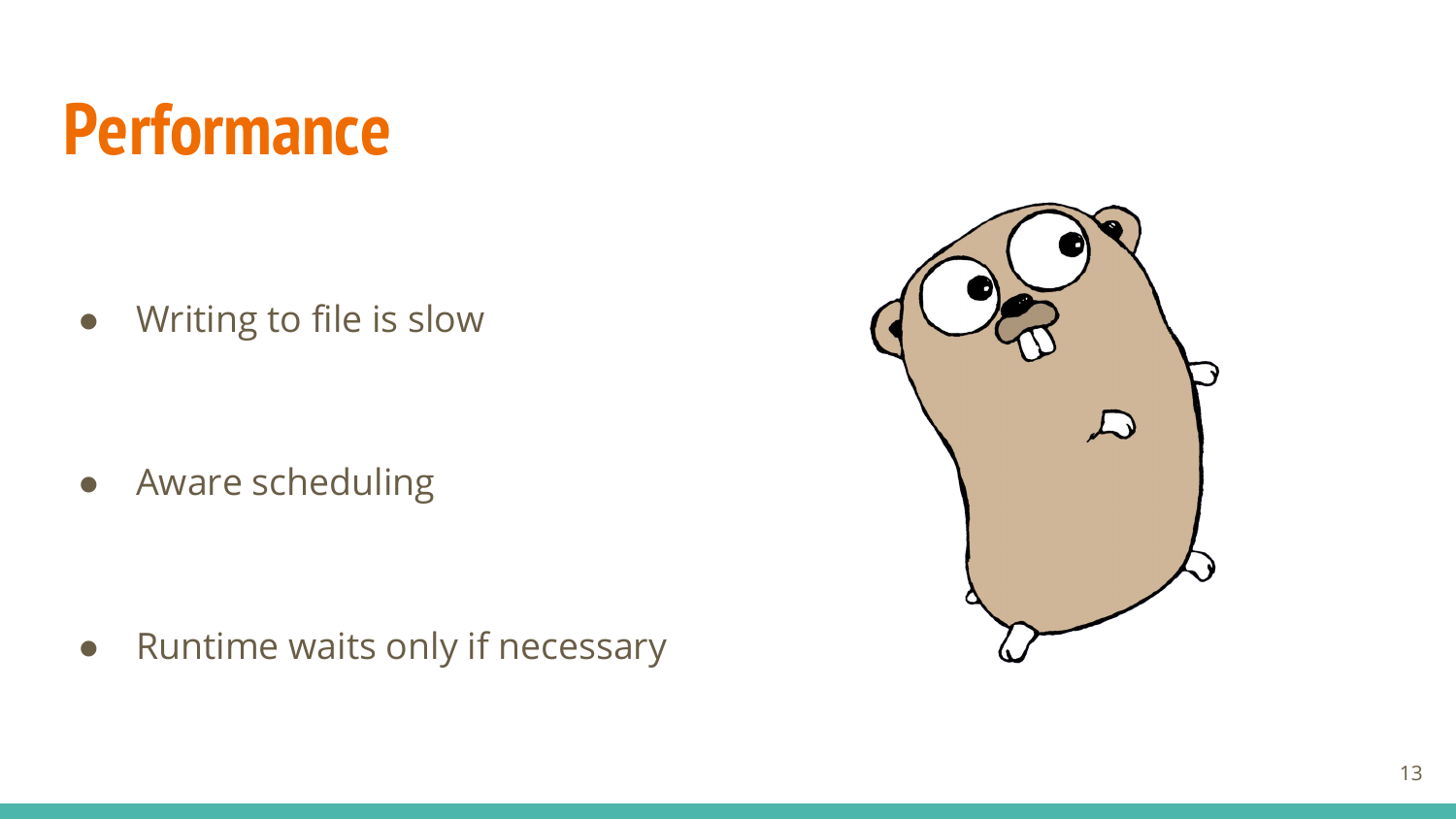### **The (odd) fix**



for req := range queue {<br>req := req // Create new instance of req for the goroutine.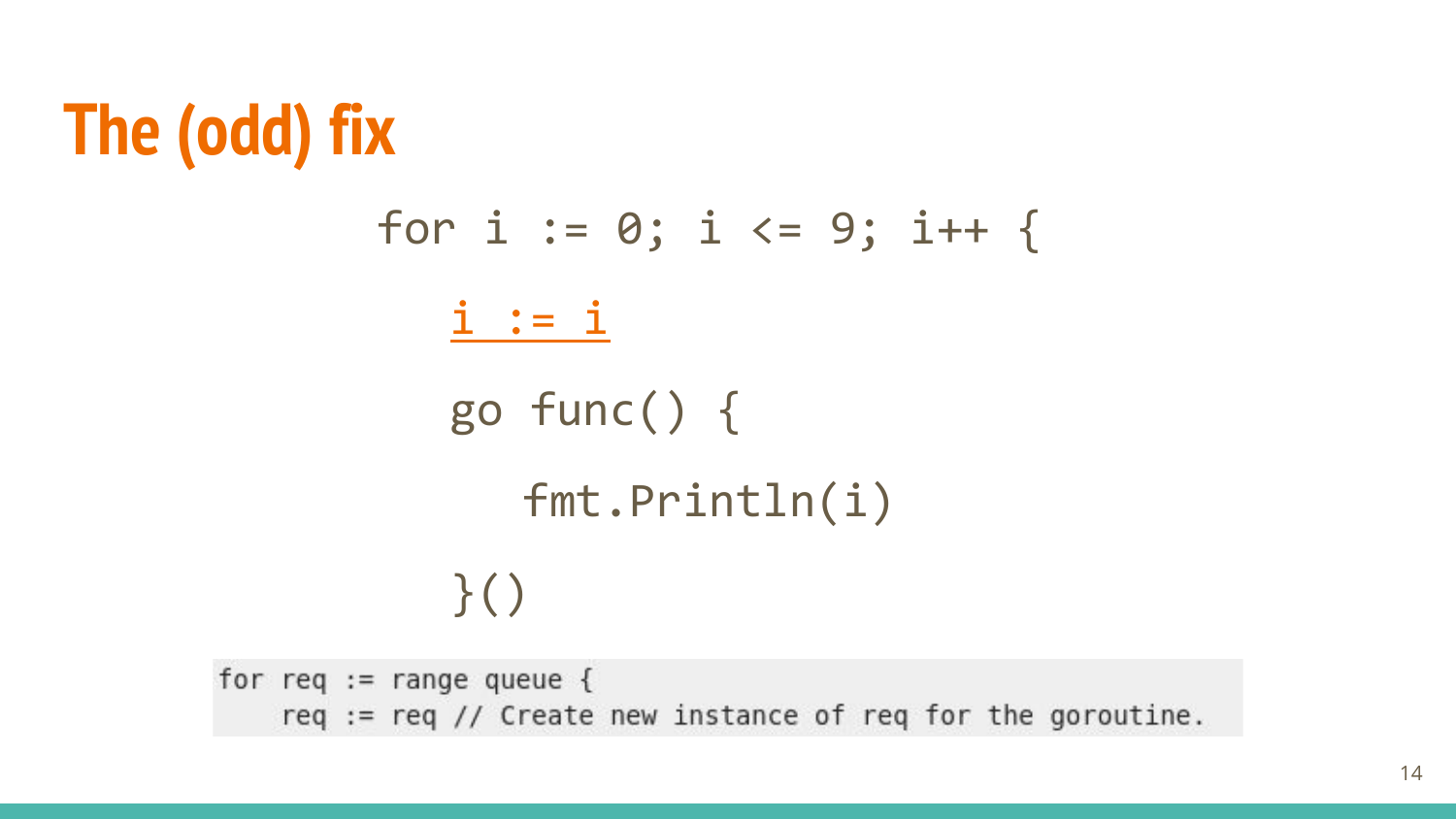### **Channels**



#### for data  $:=$  range ch {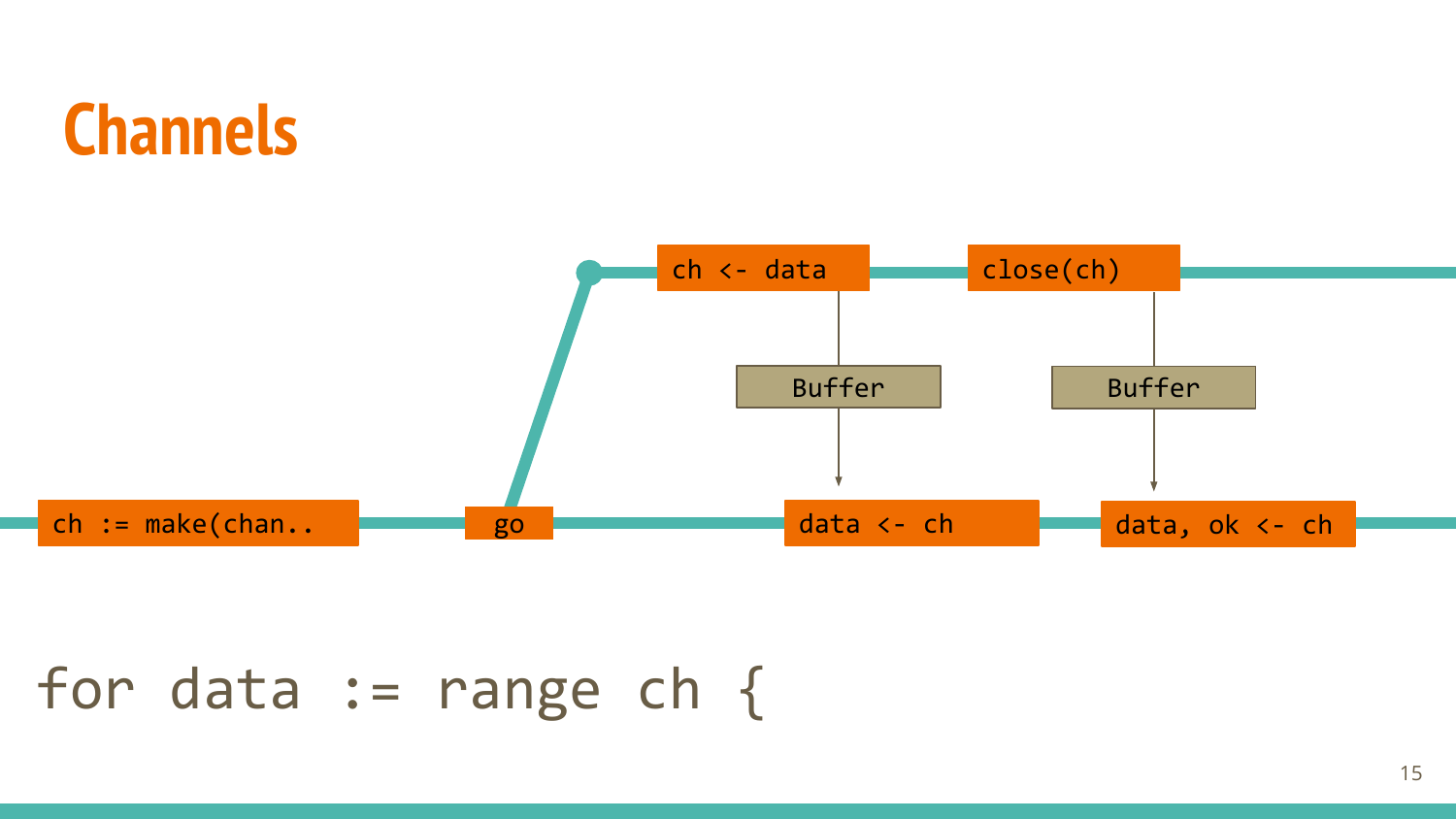### **Information Leakage**

 $\}()$ 

}

```
func Serve(queue chan *http.Request) {
```

```
for <u>req</u> := <u>range</u> queue {</u>
```

```
 go func() {
```
process(req)

responses to the wrong requests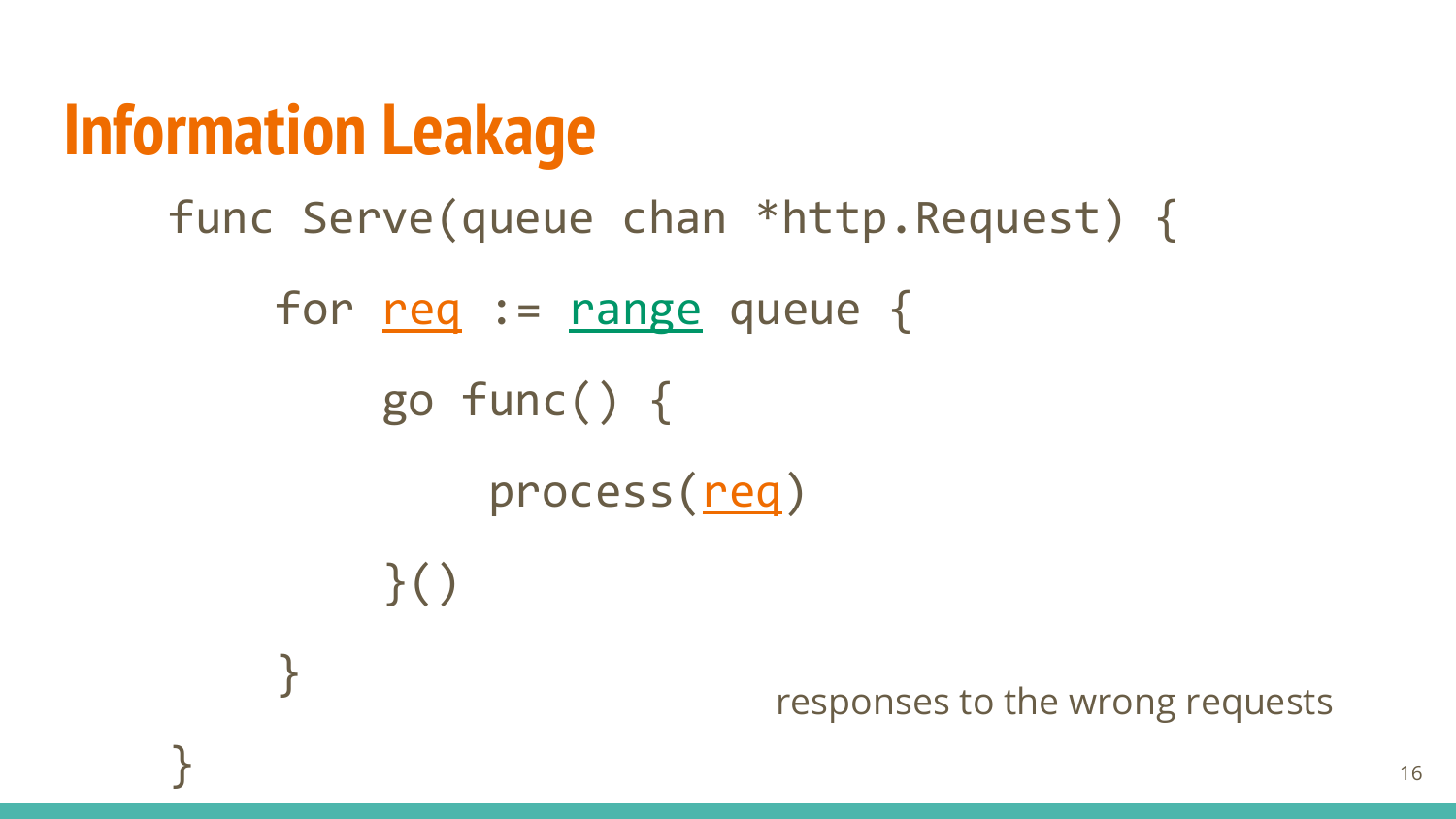### **Checkpoint**

● **Variable scoping** is a nice point to focus on

● **Aware** scheduling can make it easier to abuse races

#### **how aware is the scheduler?**

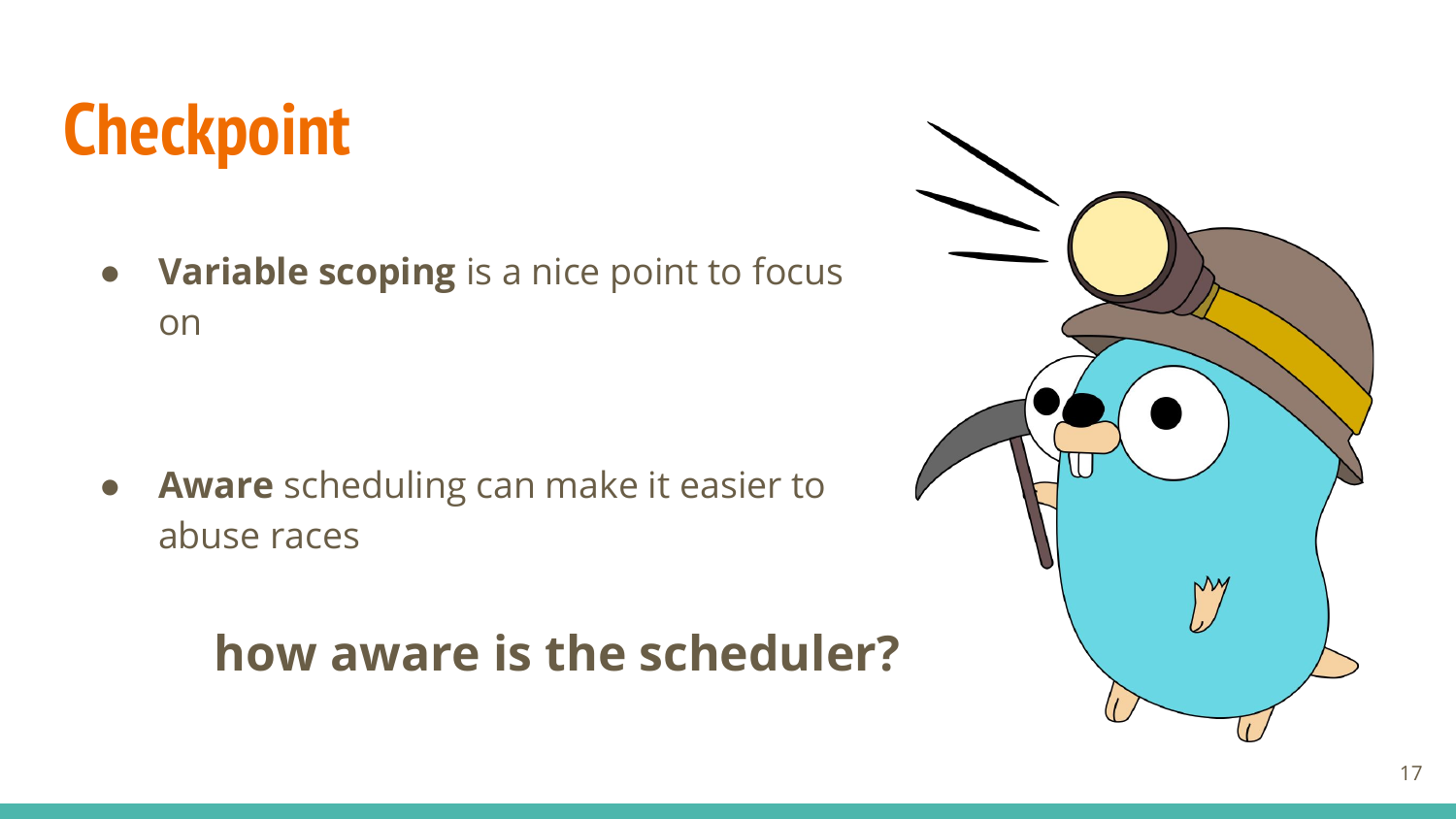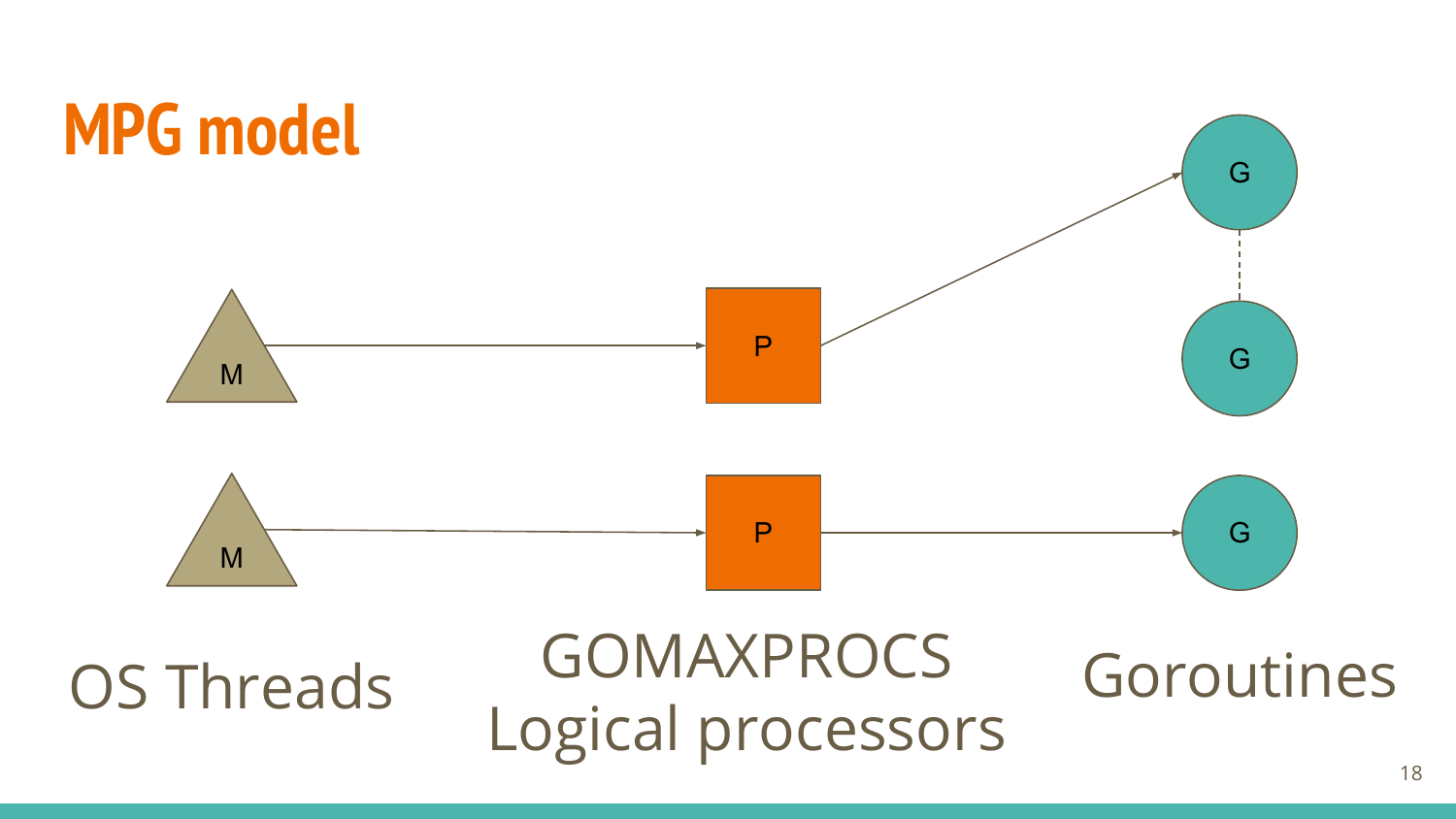### **Schedule me please**



### Scheduler calls are emitted at **compile time**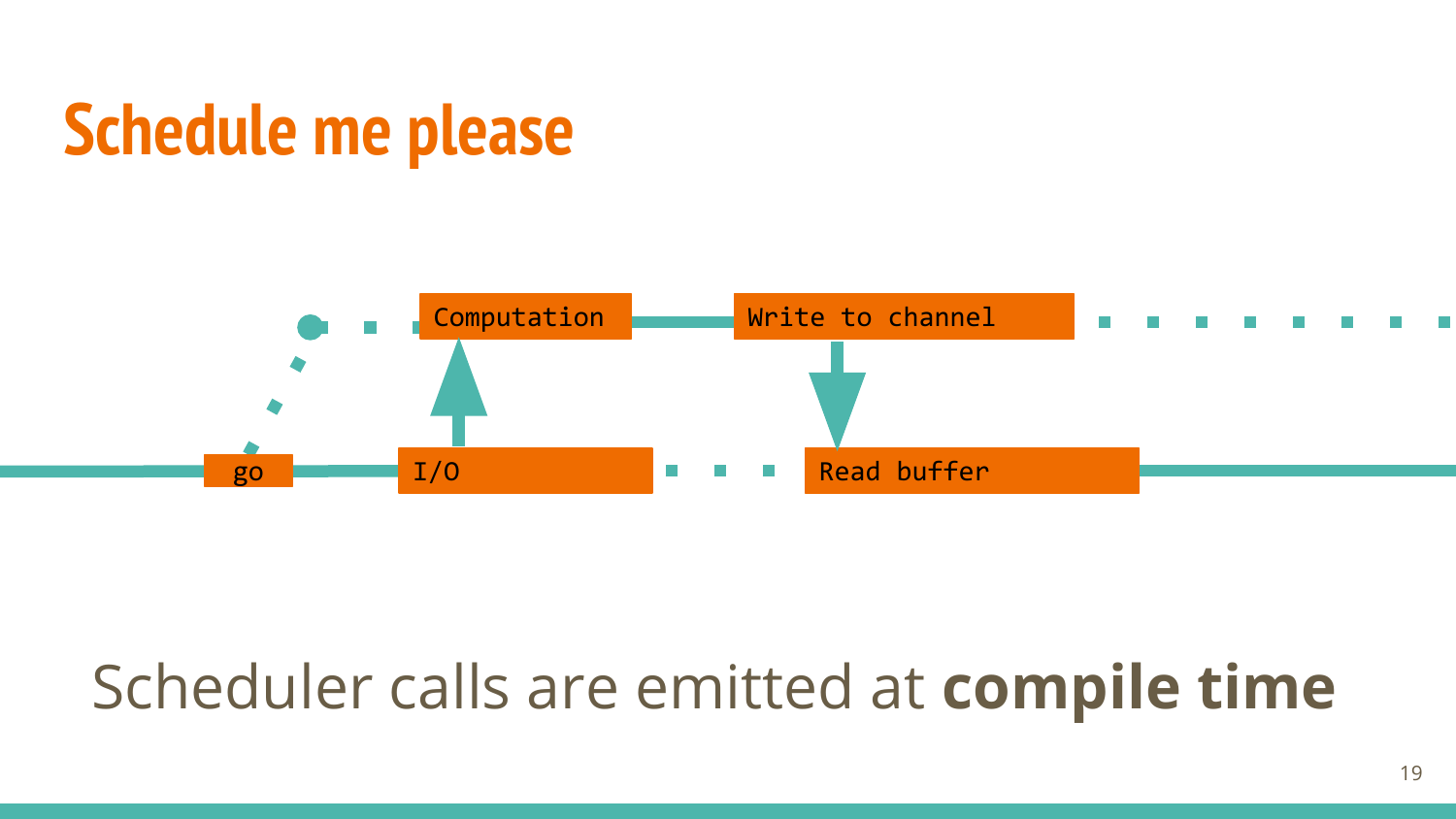```
Consequences are weird
       go func() {
          for i := 0; true ; i++ {
          }
       }()
       time.Sleep(2 * time.Second)
       fmt.Println("Done")
```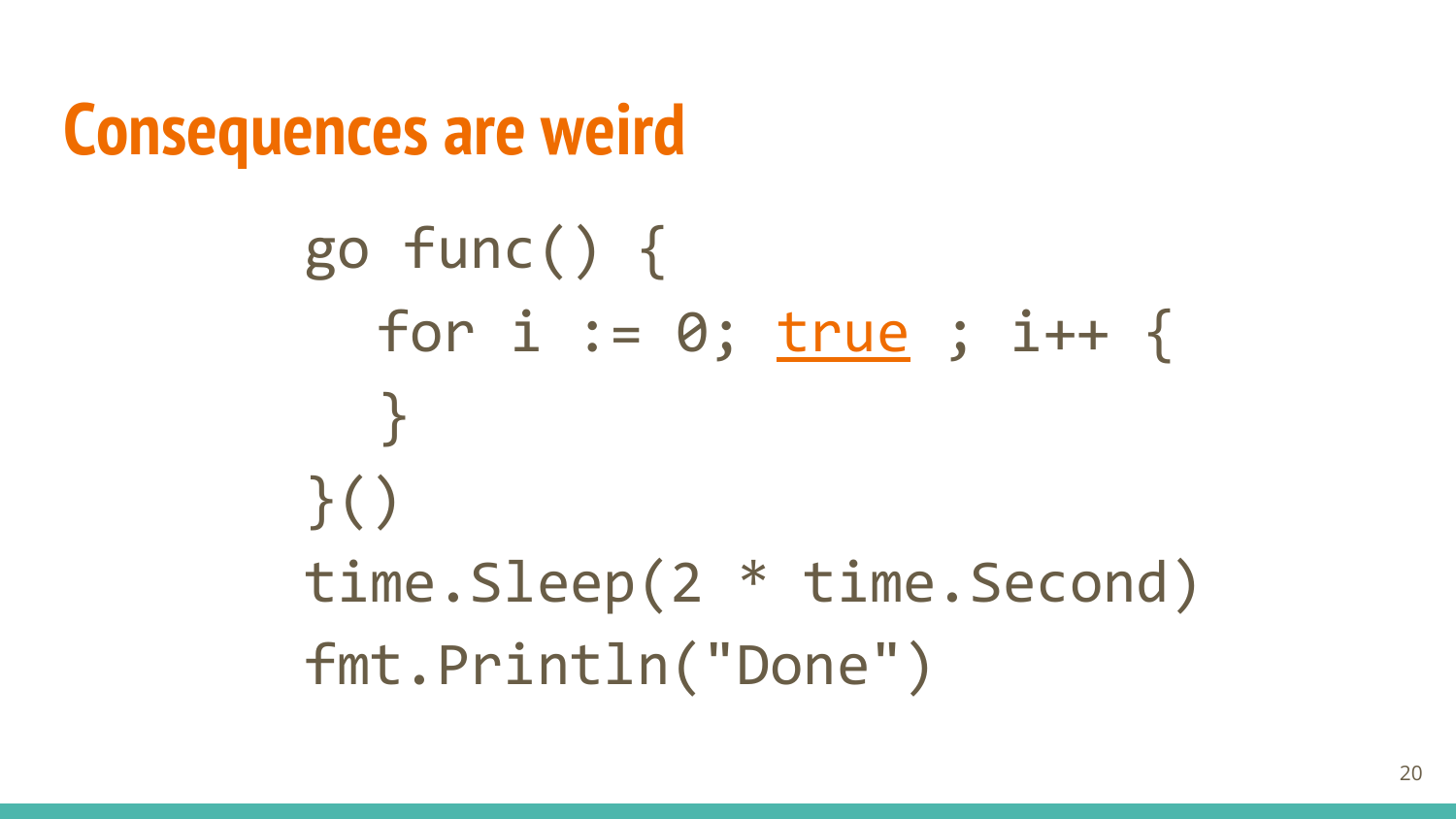### **Cores amount matter**

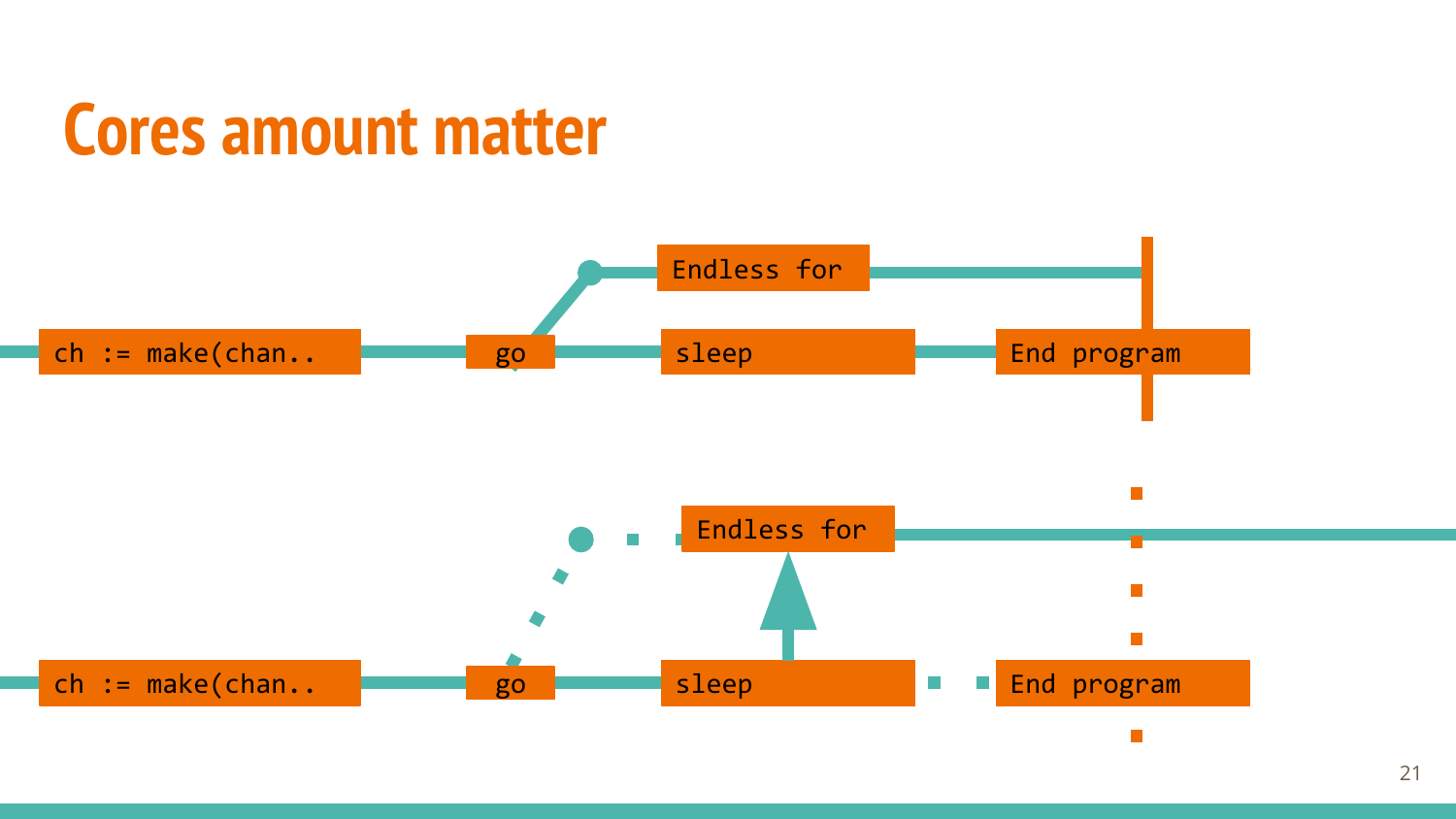### **Runs the same way everywhere...**

#### runtime.GOMAXPROCS(1)

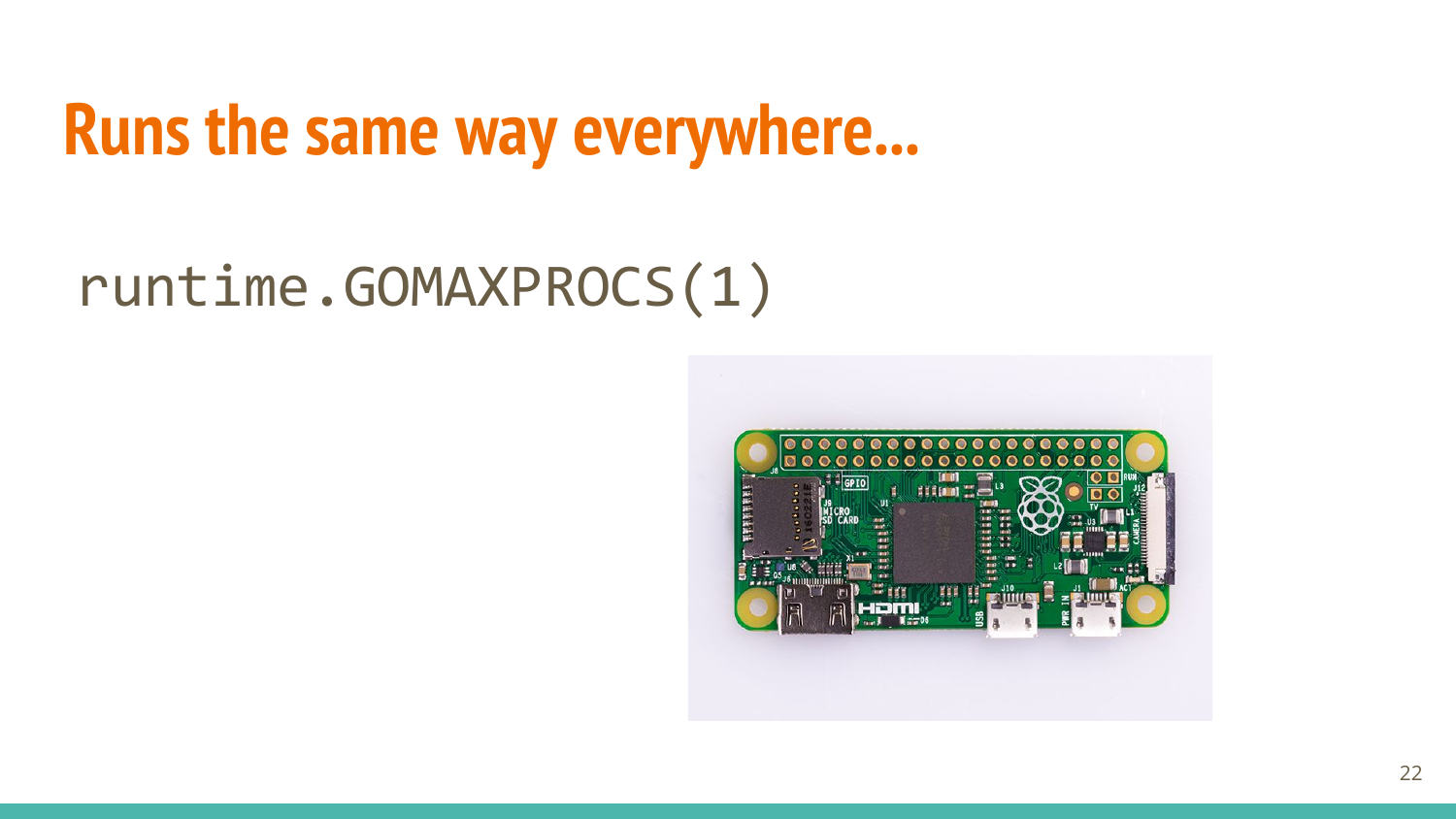```
Statically Strongly Typed
         go func() {
            for i := range lst {
              for ; i \le 255 ; i++ {
                 // Computation
              }
            }
         }()
```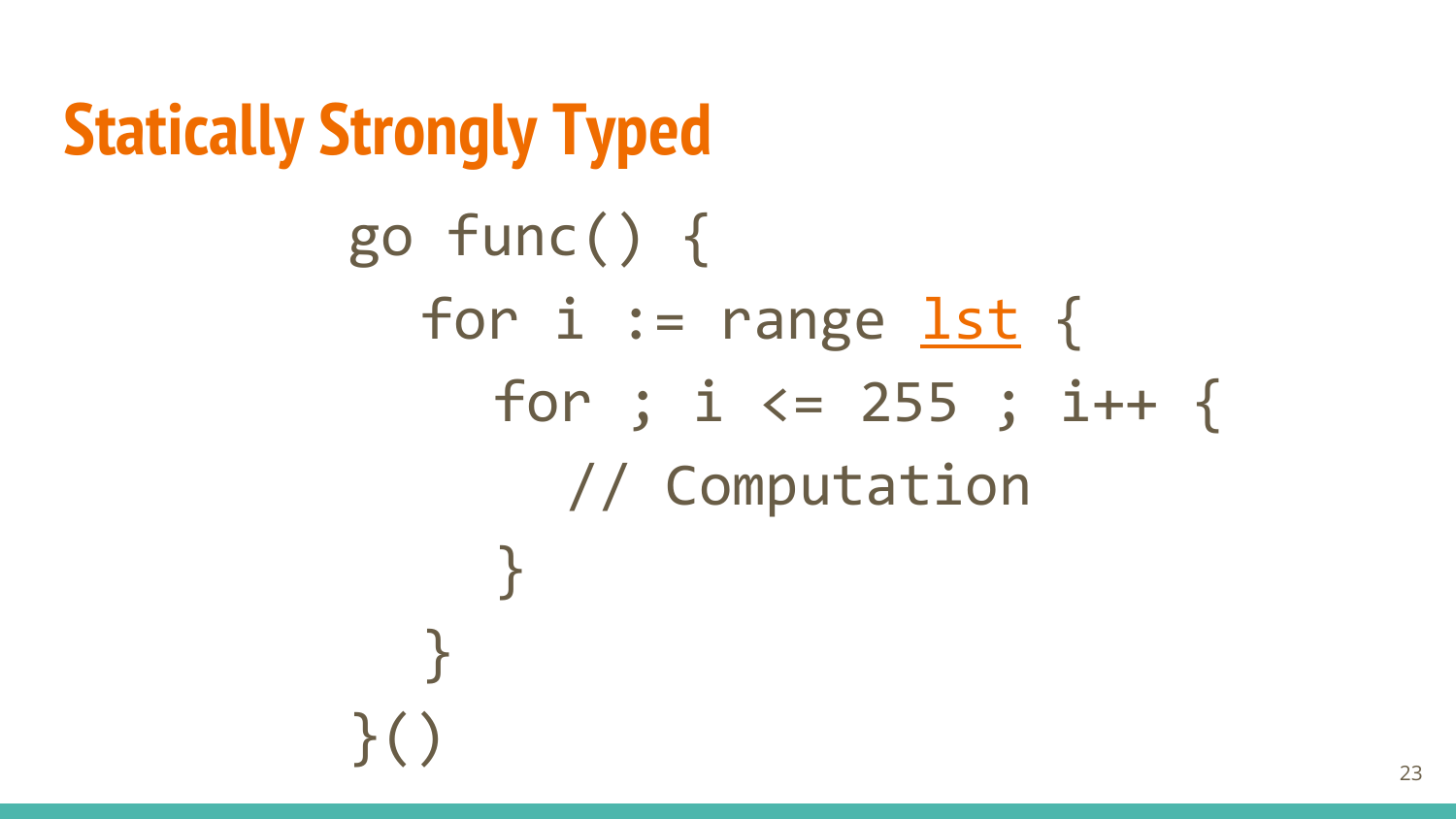### **Hidden problem: Garbage Collector**



#### Garbage collector needs to stop goroutines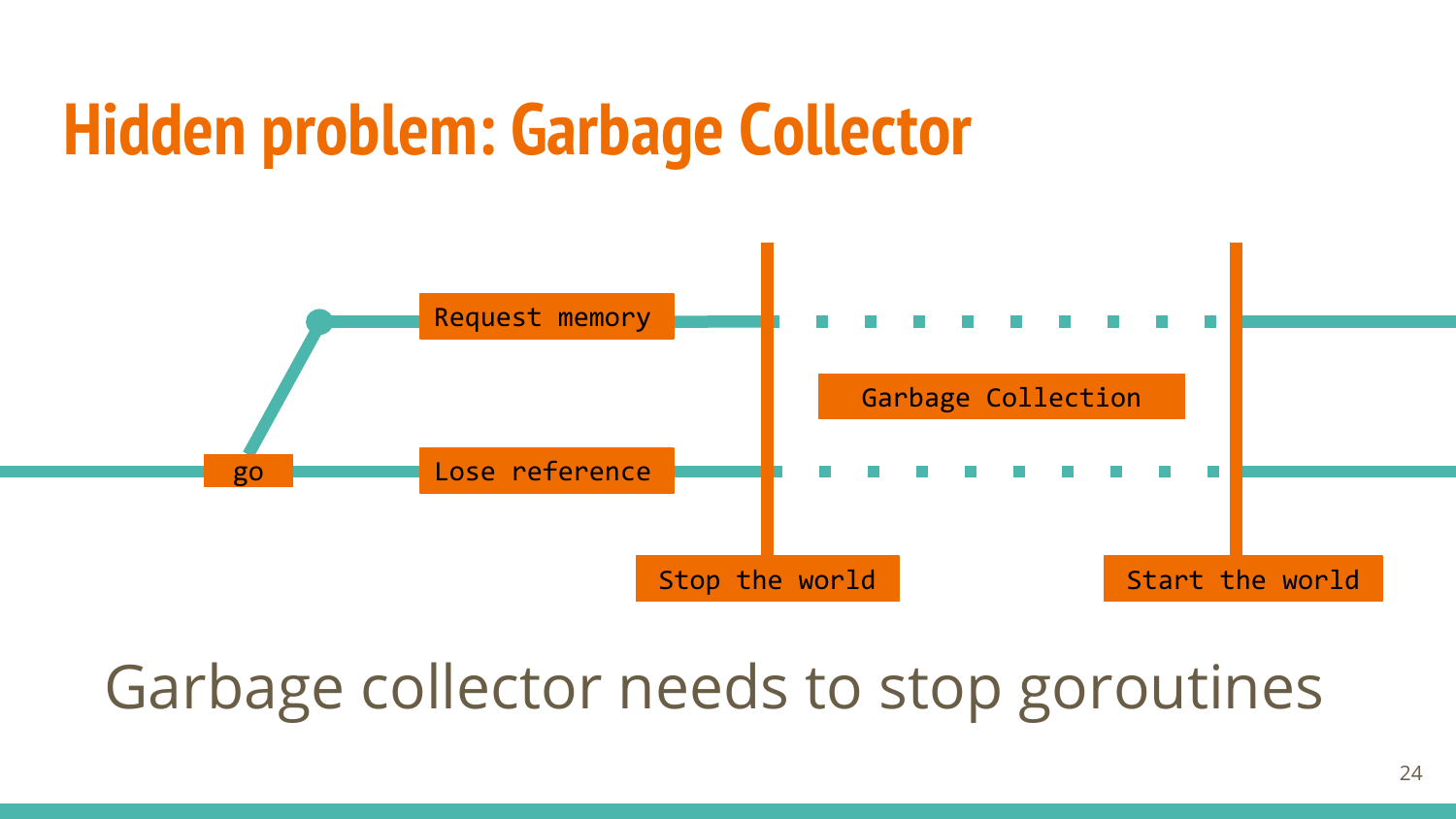### **Garbage Collection?**



#### GC politely asks goroutines to stop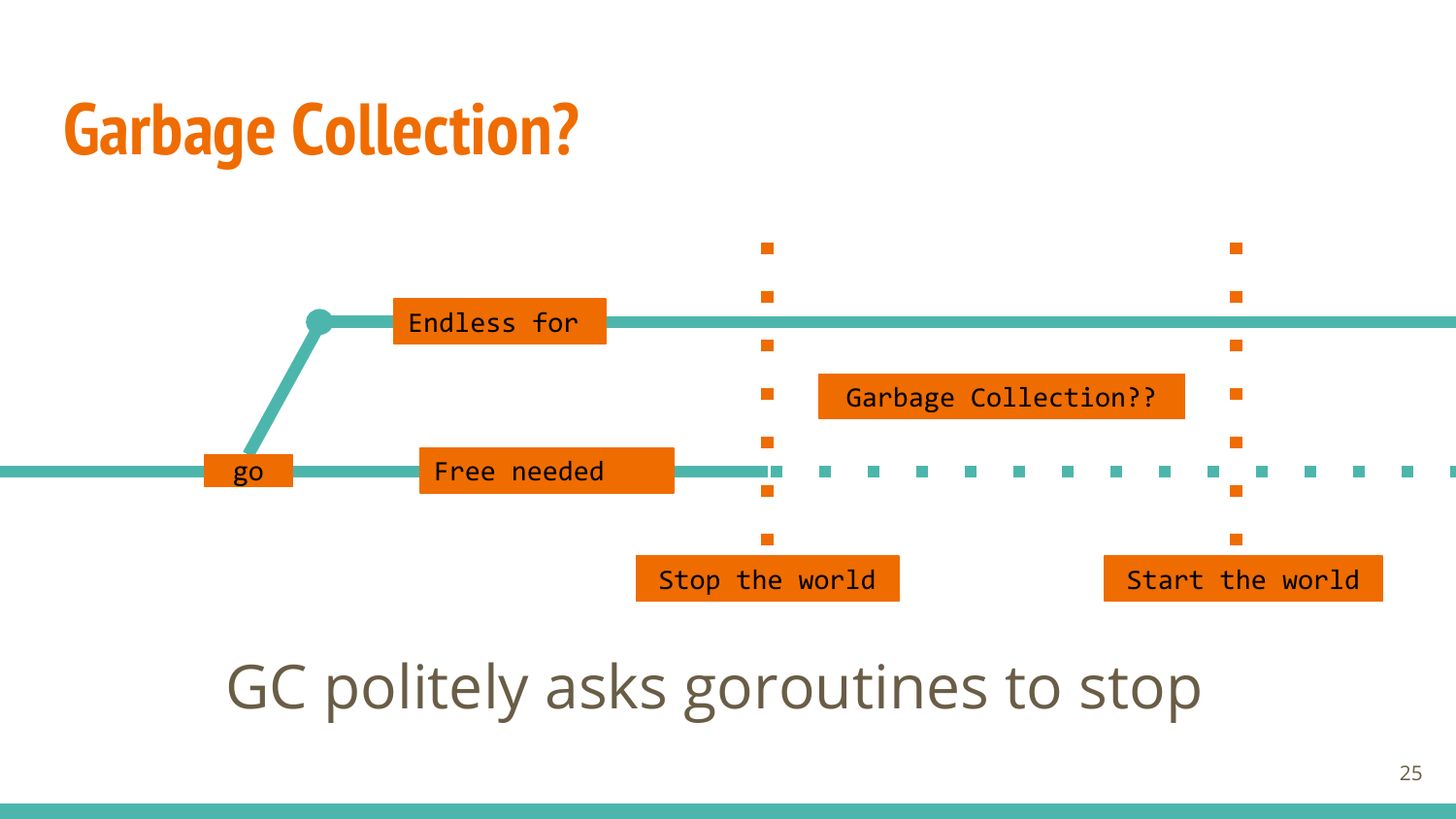```
Consequences are bad
```

```
go func() {
  var i byte
  for i = 0; i \le 255; i++ {
   }
\}()runtime.Gosched() //yield execution
runtime.GC()
fmt.Println("Done")
```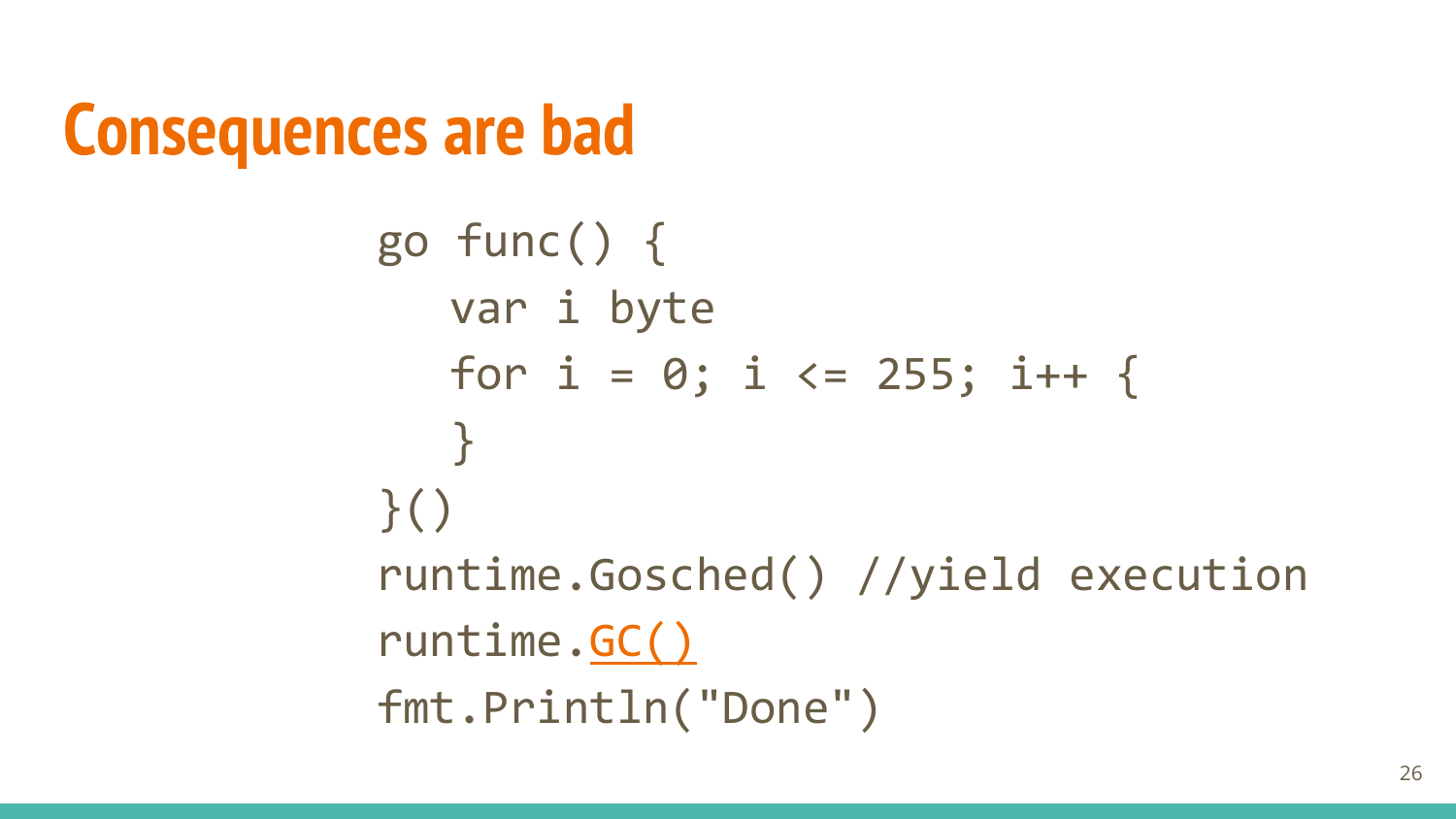### **Here is the solution**

#### Weird solution: use **non-inlinable function calls** in loops

#### The correct one: use *channels*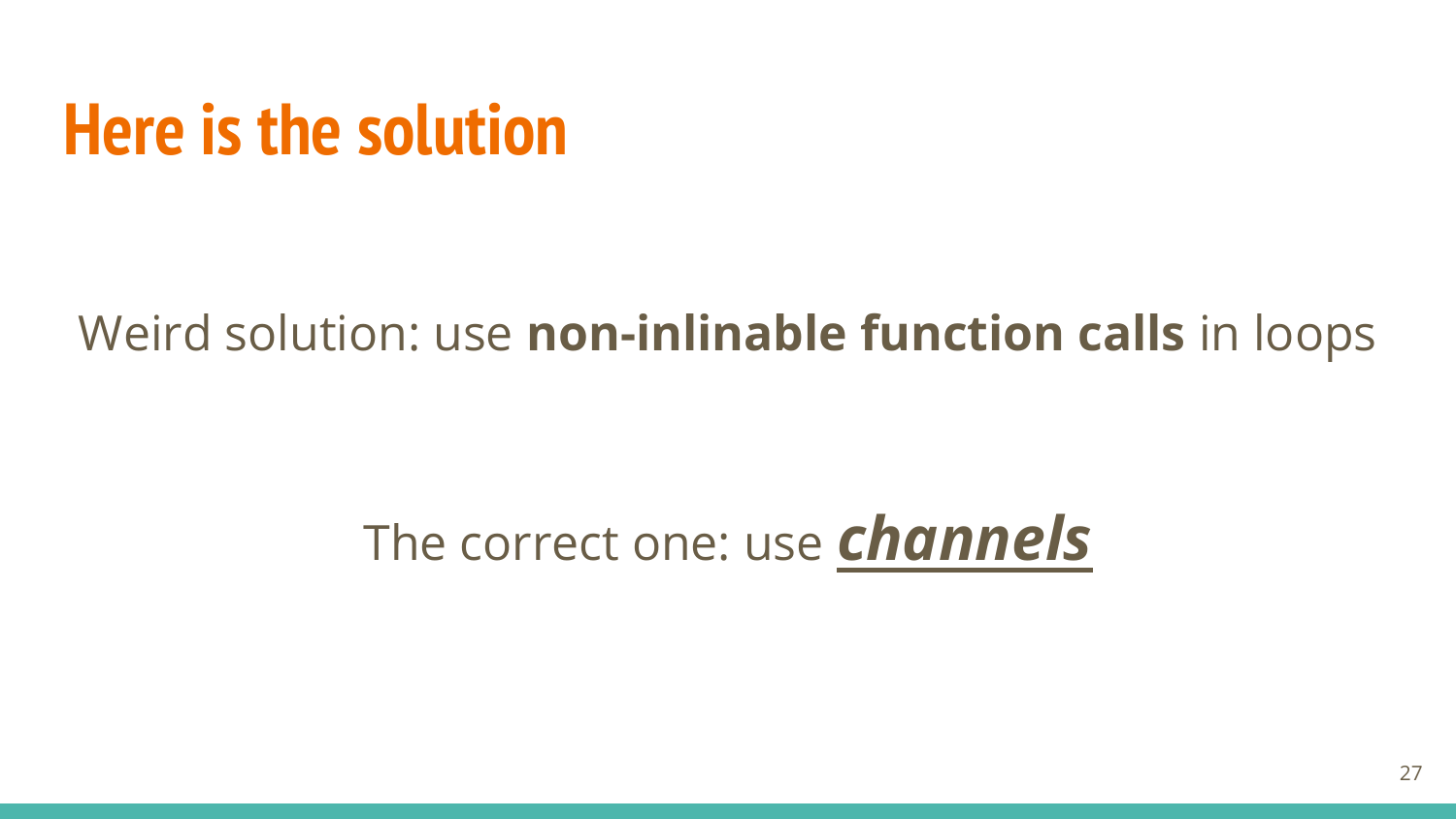### **Checkpoint**

● **Scheduling** must be taken into account

● **Goroutines** that don't yield have potential for DoS

#### **how do goroutines die?**

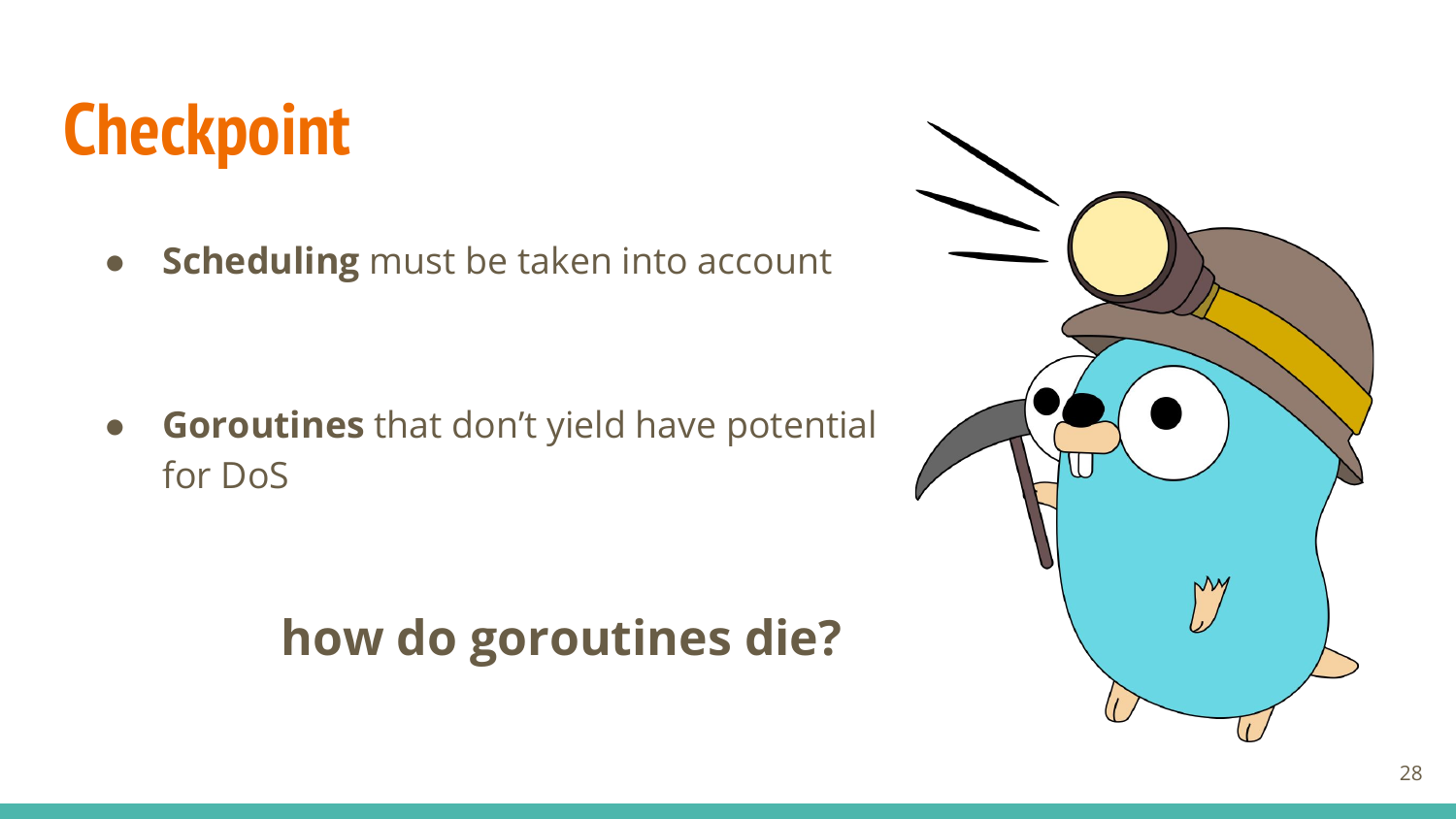### **Goroutines end**

The only way for a goroutine to terminate is for it to **return**, or for **the program to end**.

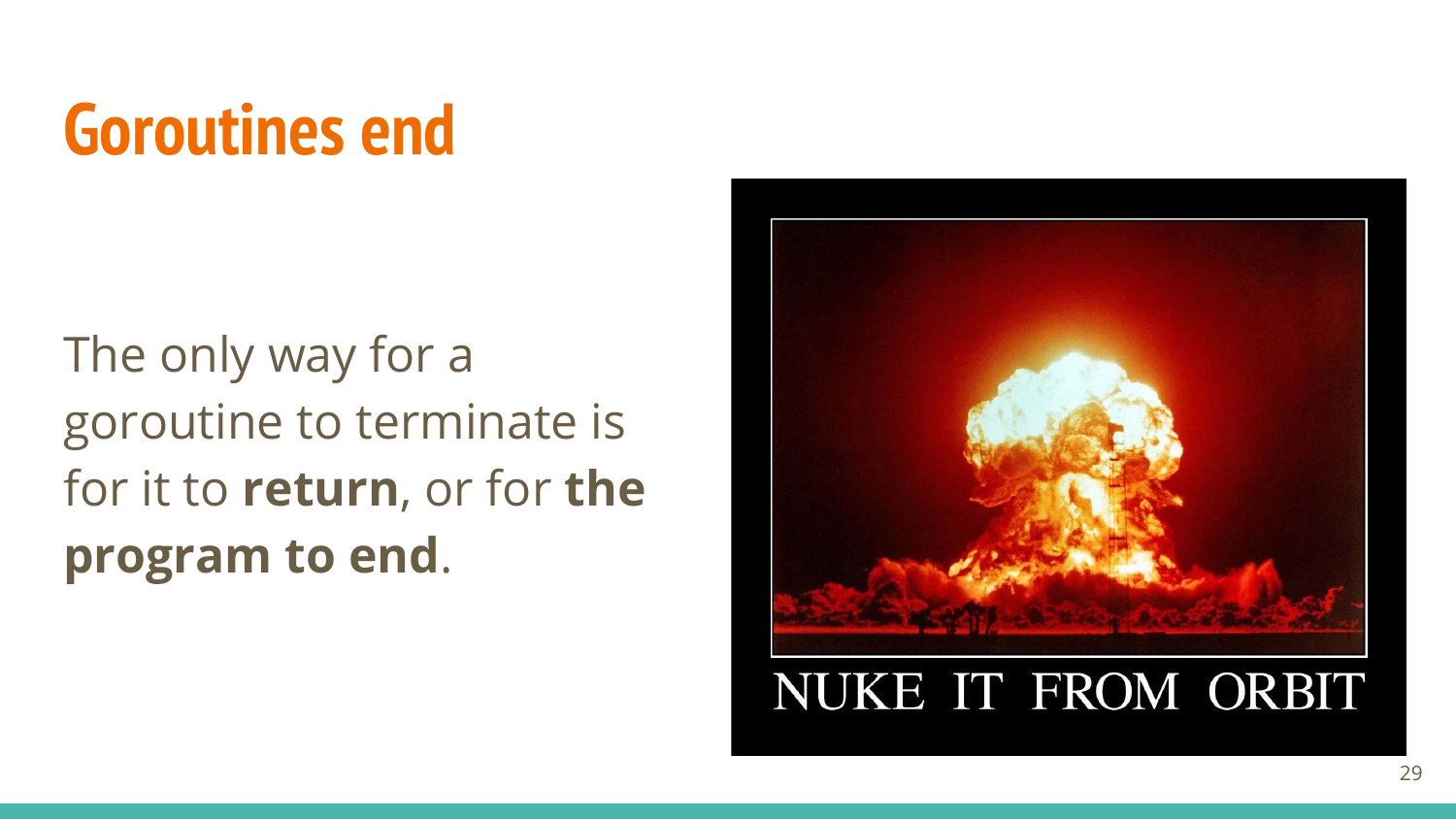### **Goroutines are not Garbage Collected**

They **must be signalled to end** or they

constitute an insidious opening for DoS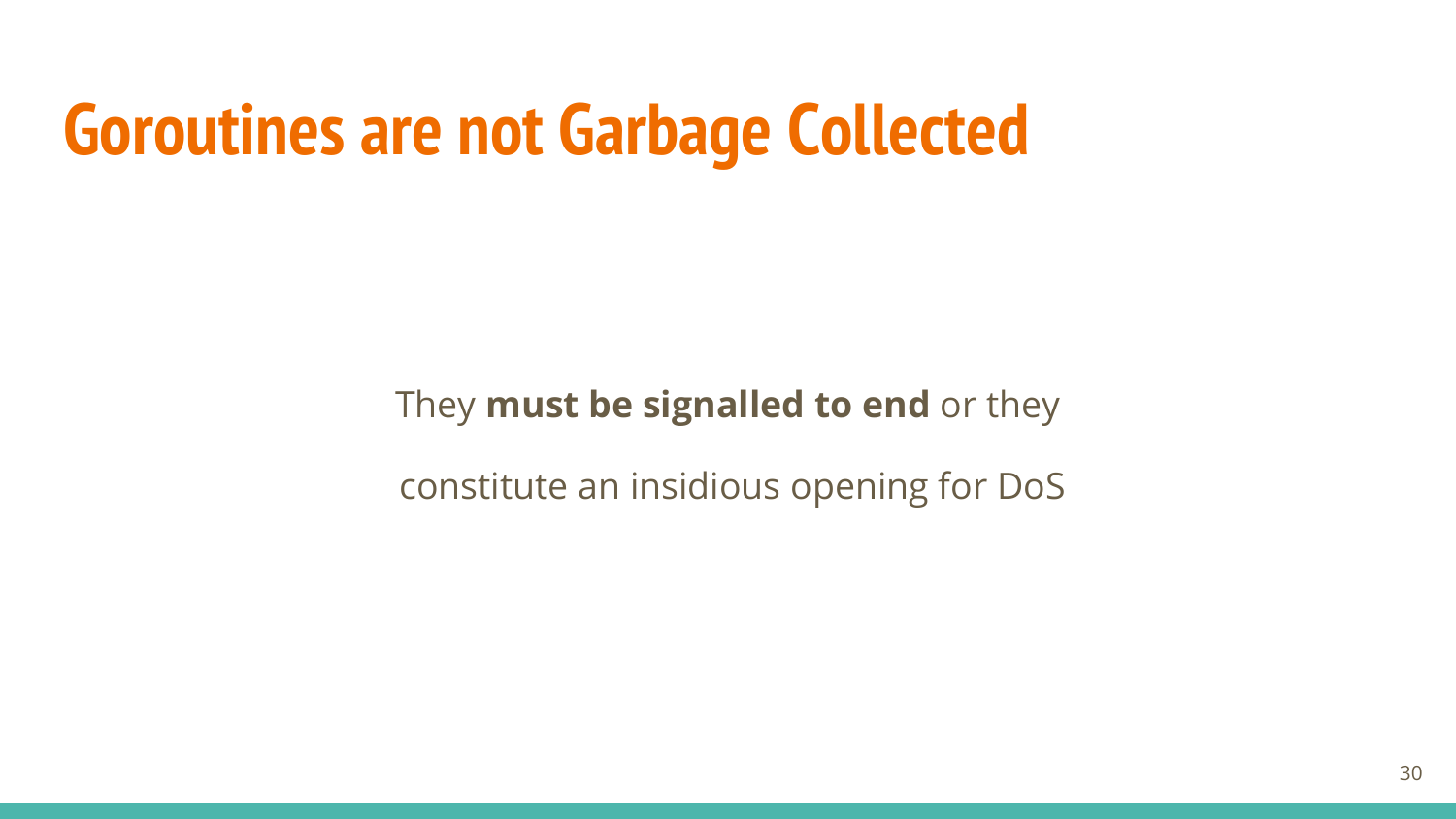### **select the right solution?**



select { case  $d1 \leftarrow ch1$ : case  $d2$ , ok  $\leftarrow$  ch2: default: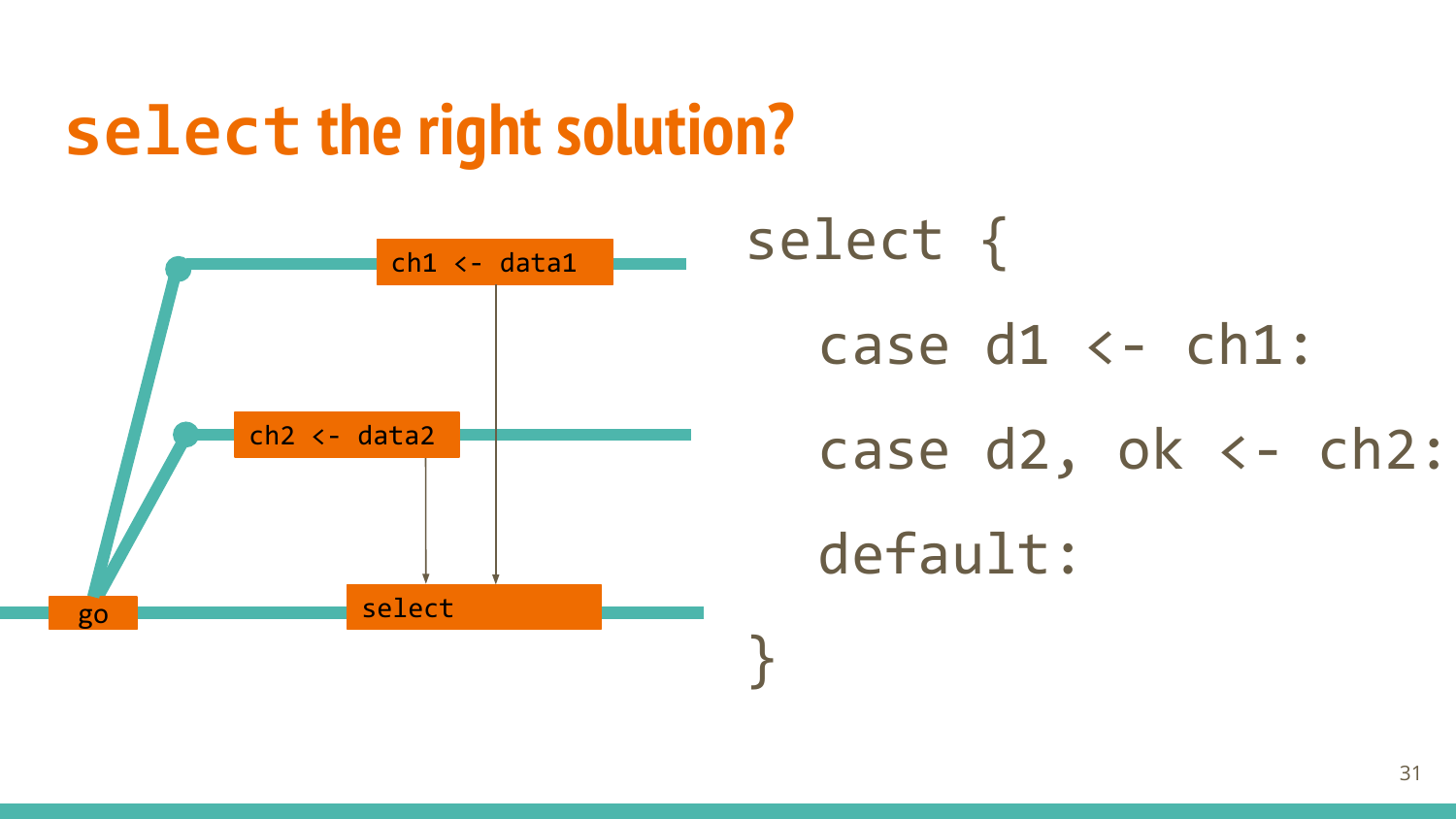### **Max execution time in PHP**

```
<?php
  set_time_limit(2);
 for ($i=0; ; $i++){
  }
?>
// Maximum execution time of
// 2 seconds exceeded 32
```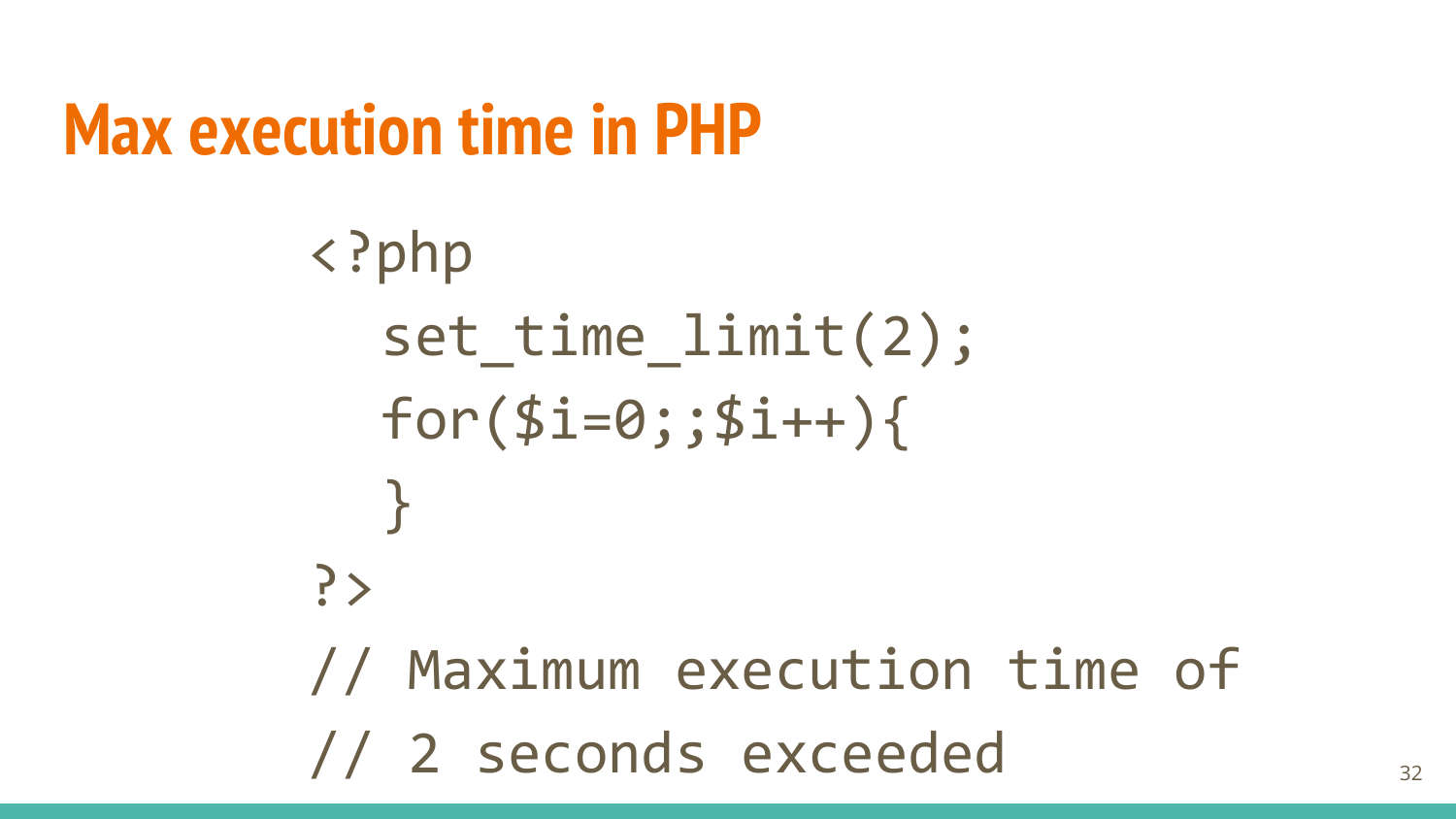### **Max execution time in go**

#### func TimeoutHandler

func TimeoutHandler(h Handler, dt time.Duration, msg string) Handler

TimeoutHandler returns a Handler that runs h with the given time limit.

The new Handler calls h.ServeHTTP to handle each request, but if a call runs for longer than its time limit, the handler responds with a 503 Service Unavailable error and the given message in its body. (If msg is empty, a suitable default message will be sent.) After such a timeout, writes by h to its ResponseWriter will return ErrHandlerTimeout.

#### So is this magic?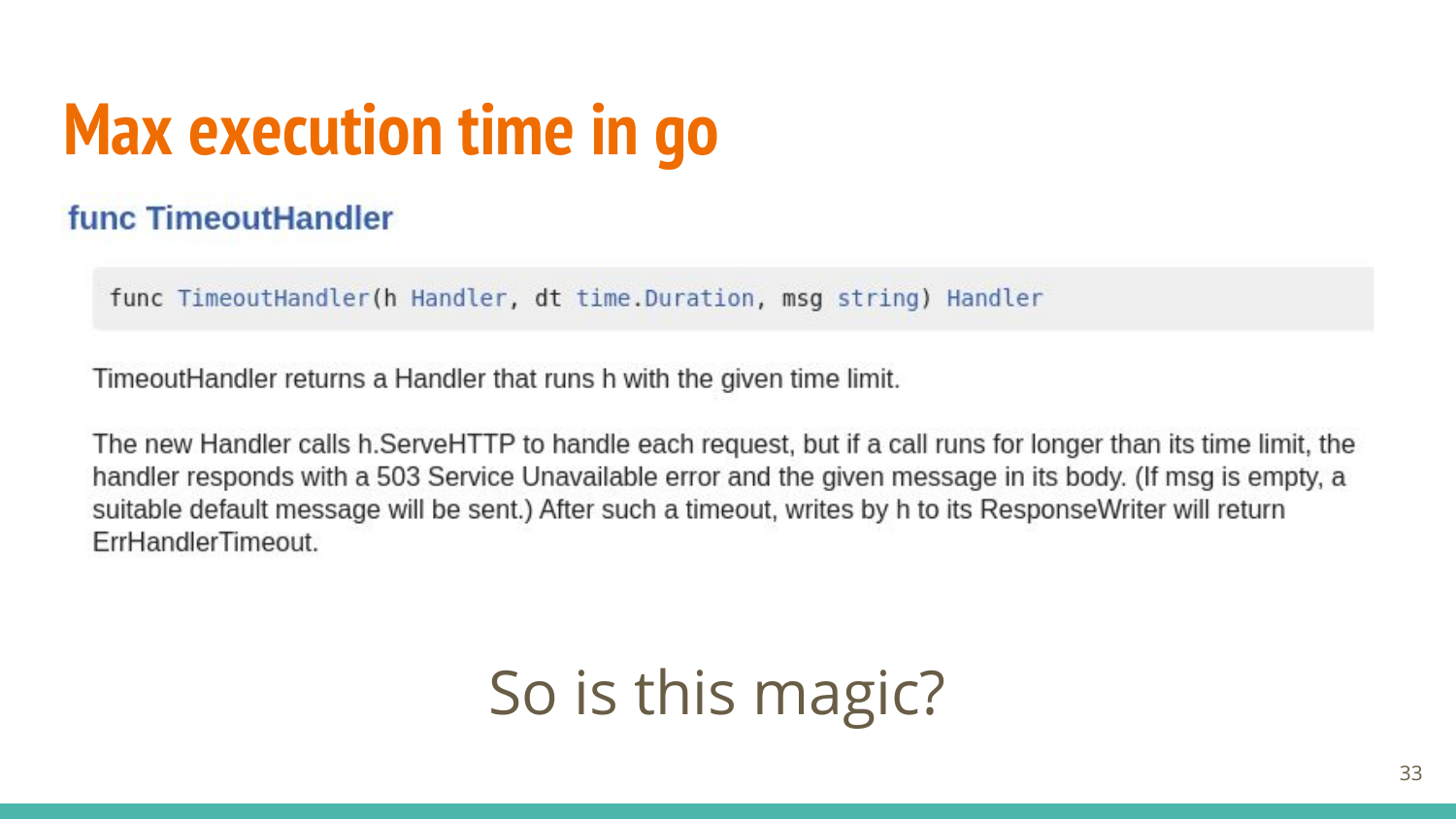### **This is NOT PHP**

```
type simpleHandler struct {
}
func (t *simpleHandler) ServeHTTP(w http.ResponseWriter, 
       r *http.Request) {
   time.Sleep(10 * time.Second)
   fmt.Println("Got here")
}
func main() {
   sh := &simpleHandler{}
   tsh := http.TimeoutHandler(sh, 
       time.Second*2, 
       "Timeout!")
   http.ListenAndServe(":8080", tsh)
```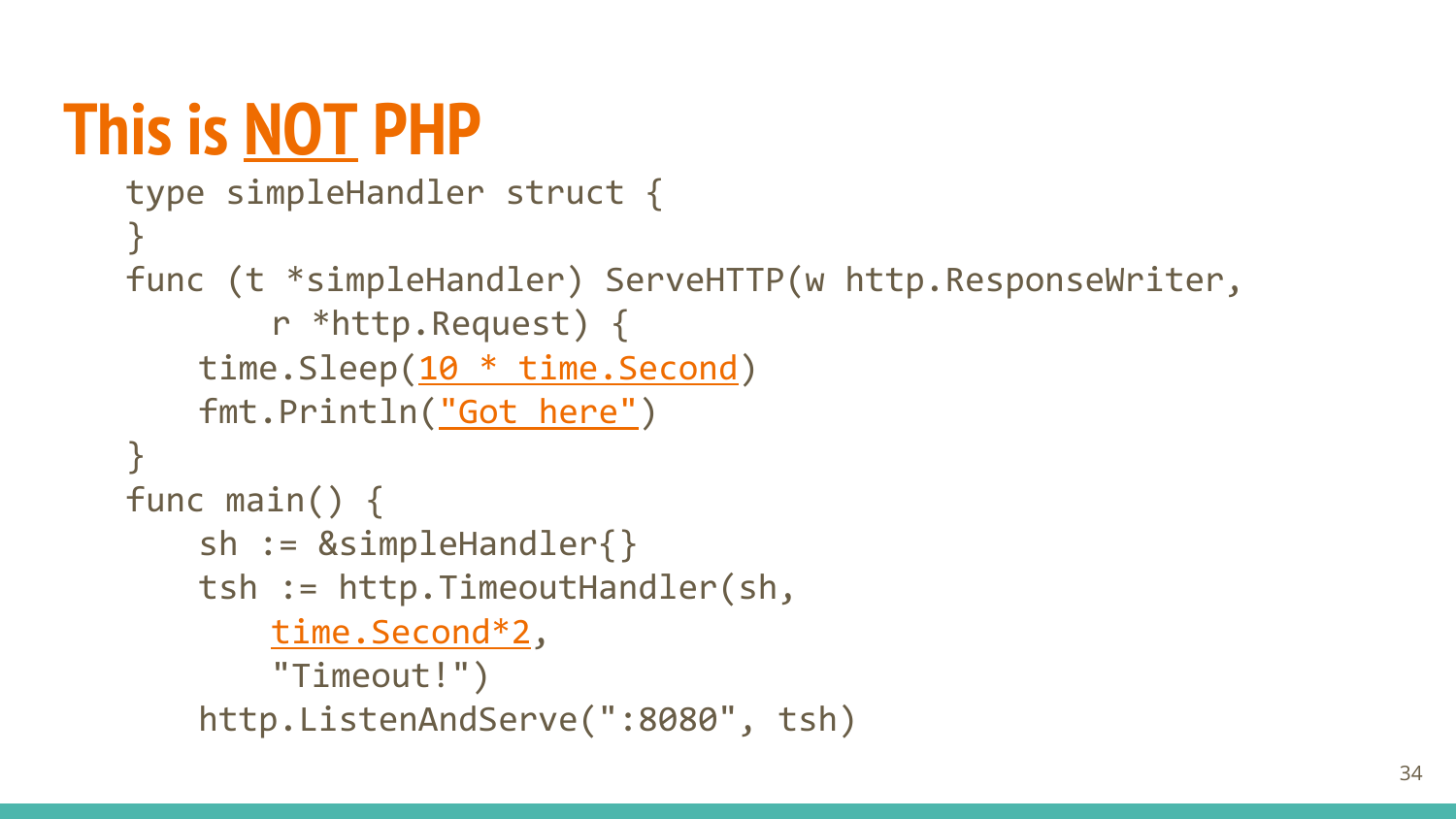### **Just a click away**

func TimeouiHandler ¶

func TimeoutHandler(h Handler, dt time.Duration, msg string) Handler

TimeoutHandler returns a Handler that runs h with the given time limit.

The new Handler calls h. ServeHTTP to handle each request, but if a call runs for lor handler responds with a 503 Service Unavailable error and the given message in its suitable default message will be sent.) After such a timeout, writes by h to its Respo ErrHandlerTimeout.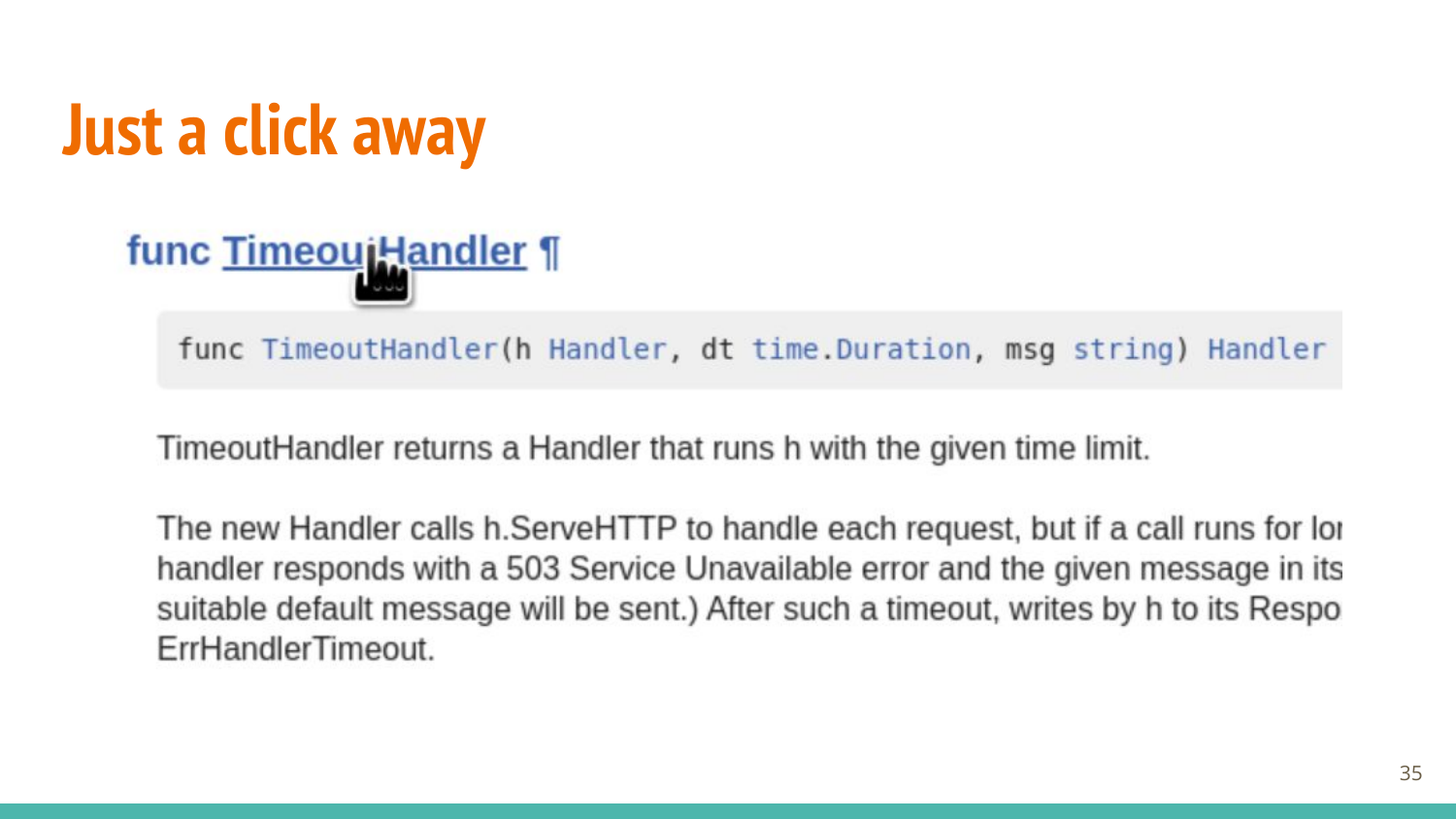### **Dive into sources**

```
// Create timer
go func() {
    h.handler. ServeHTTP(tw, r)
    // Signal done channel
\}()
select {
case <-done:
   // Handle HTTP stuff
case <-timeout:
   // Write error
}
```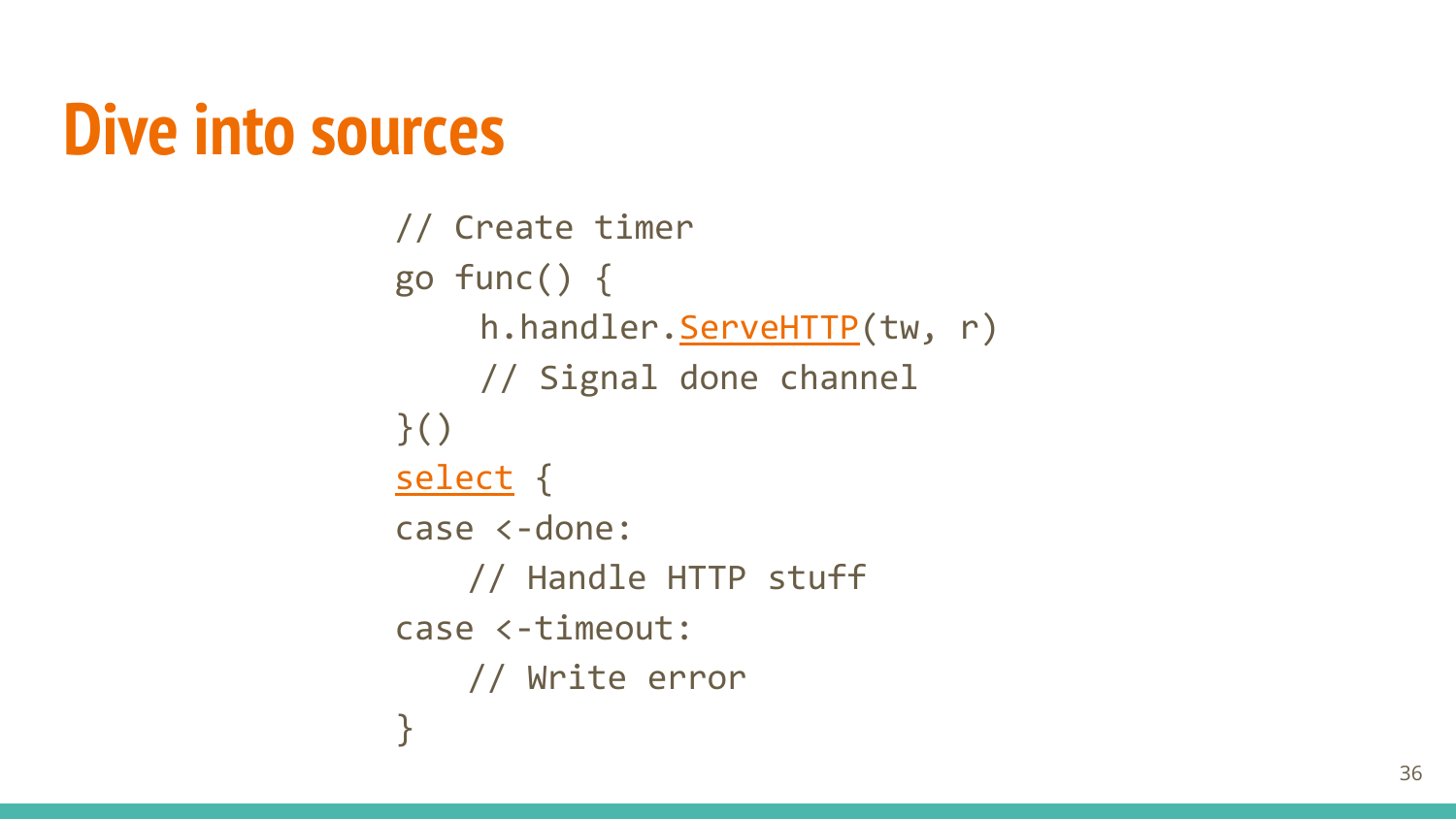### **Mind the gap**

The standard library isn't more powerful than you are, if you can't kill a goroutine, neither can the stdlib.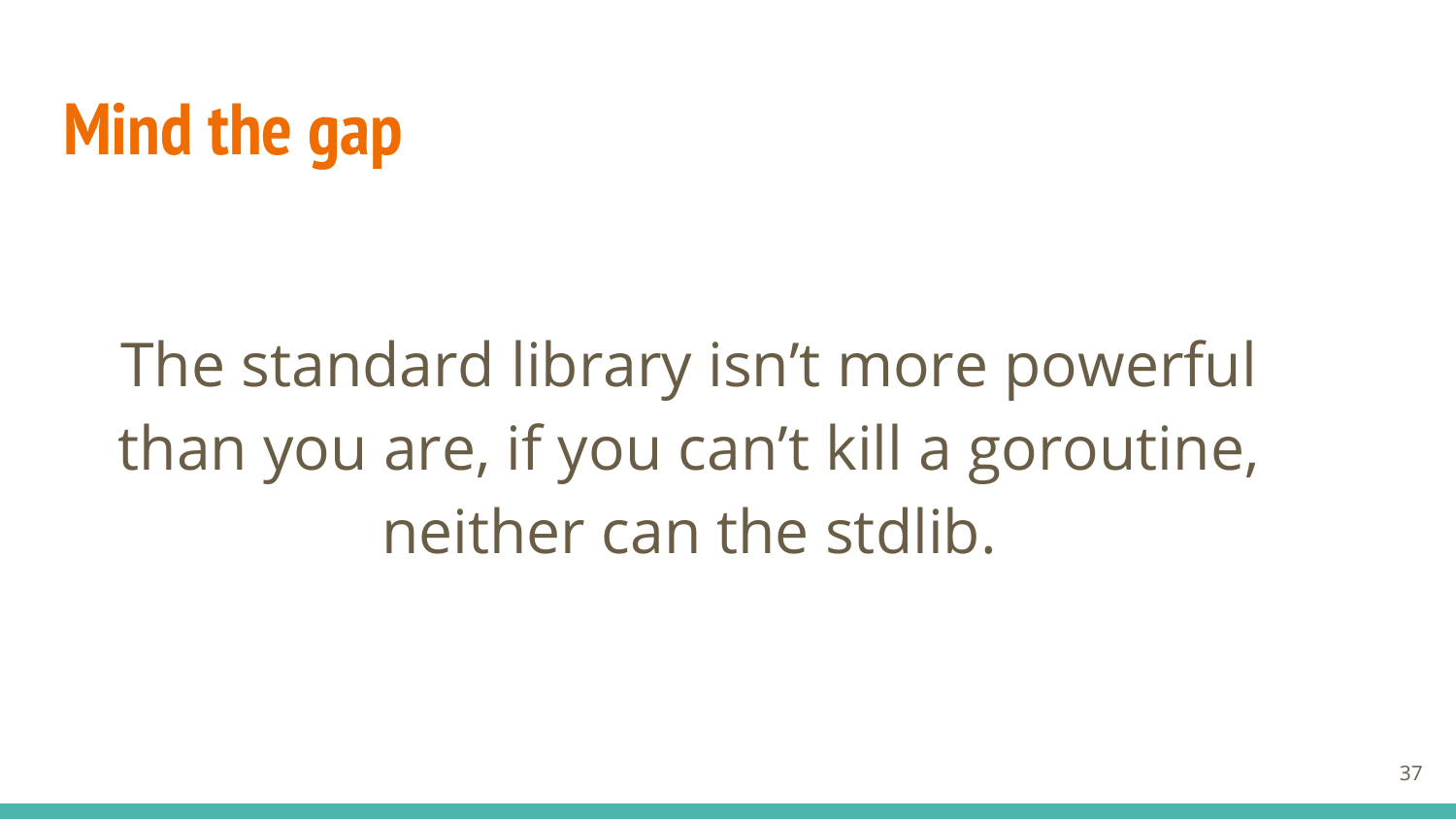### **Some more problems with signals**

// The worker goroutine for { select{ case job <- jobs: process(job) case <-done: return }

}

// The main goroutine: go worker() // Work needs to end: done <- true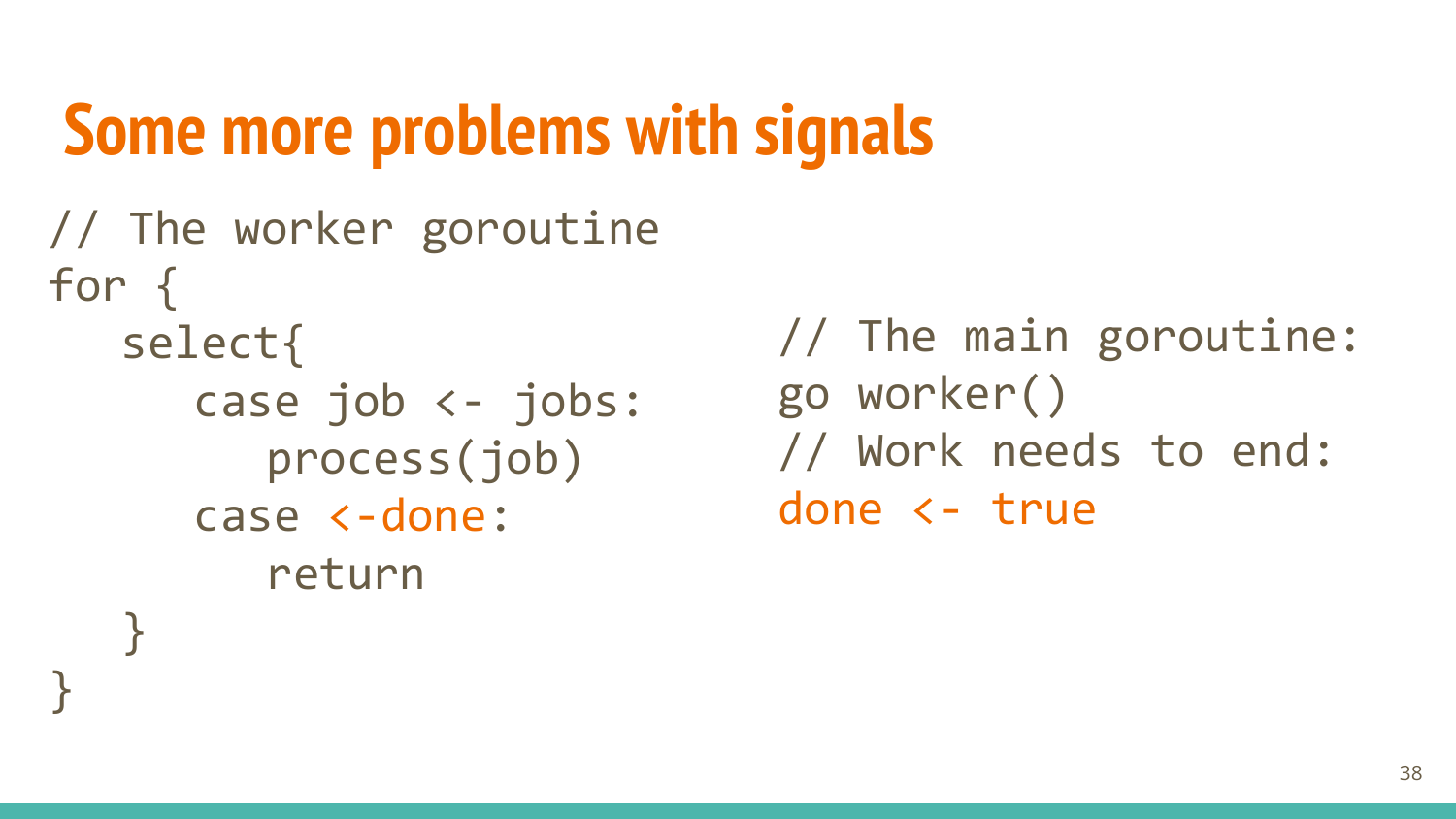### **Other (still not) correct fixes**

go worker() go worker() go worker() done <- true done <- true done <- true case <-done: done <- true return

go worker() done <- true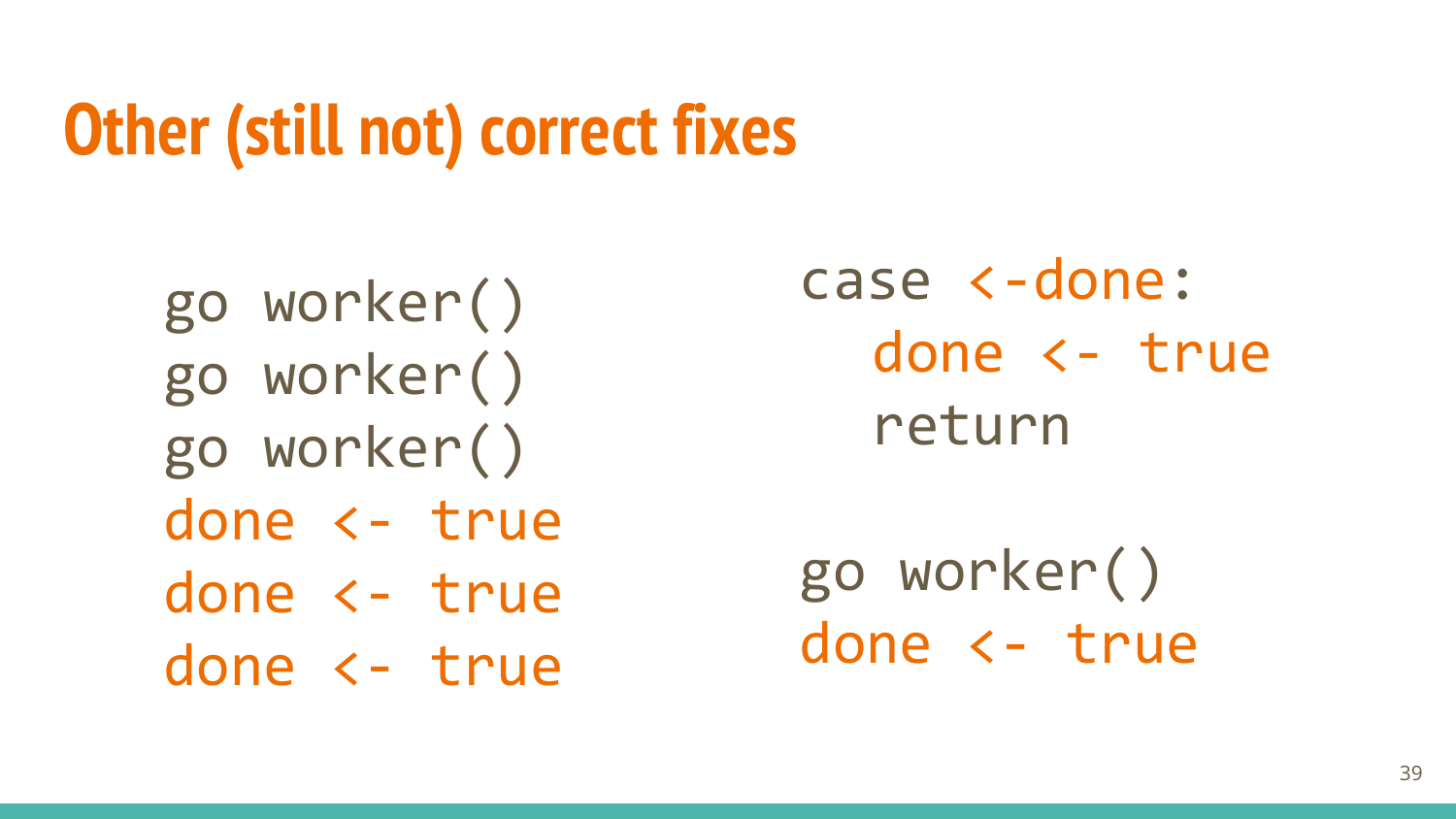### **Even worse**

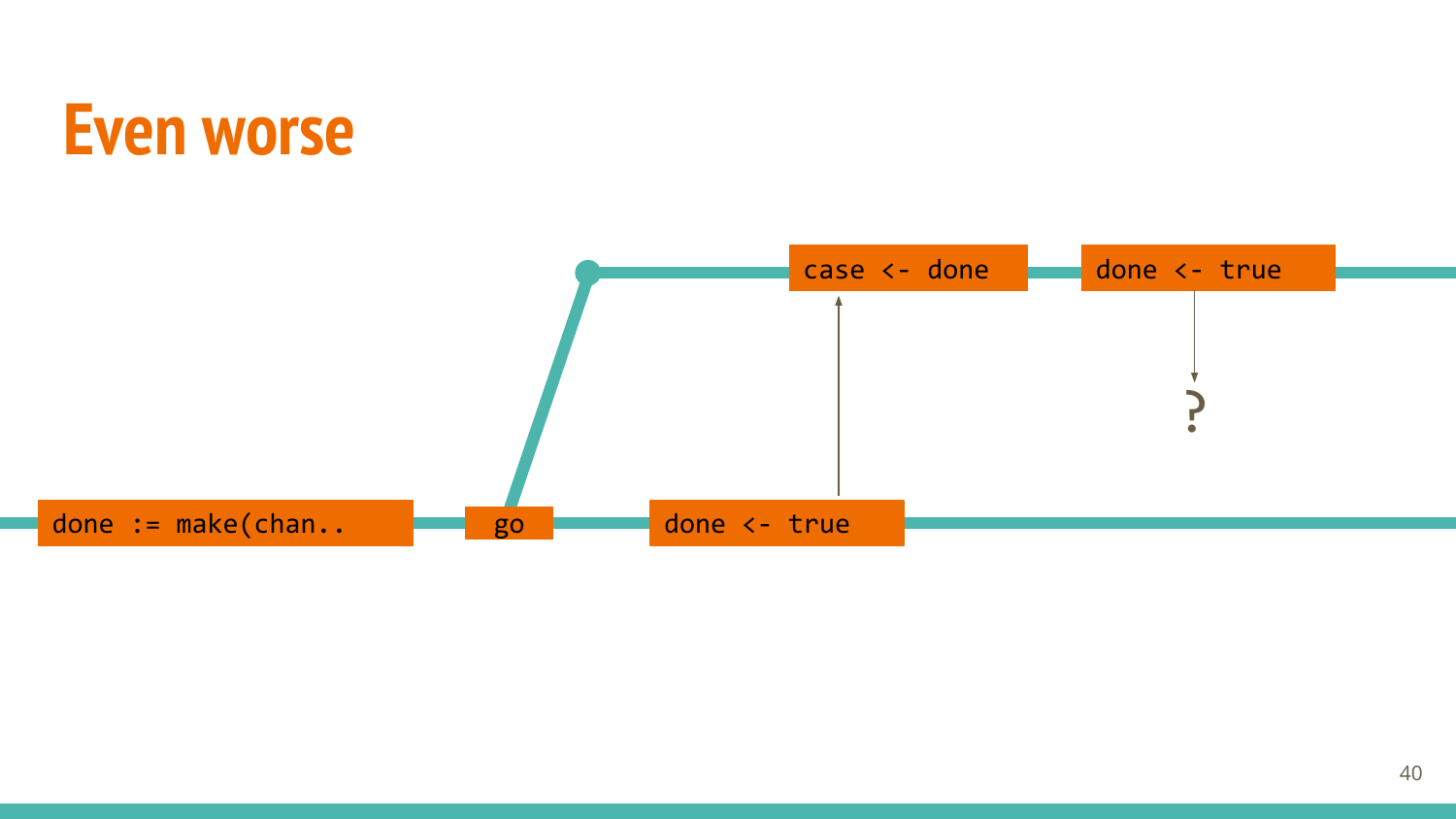### **Other (still not) correct fixes**

case <-done: done <- true return

go worker() done <- true <- done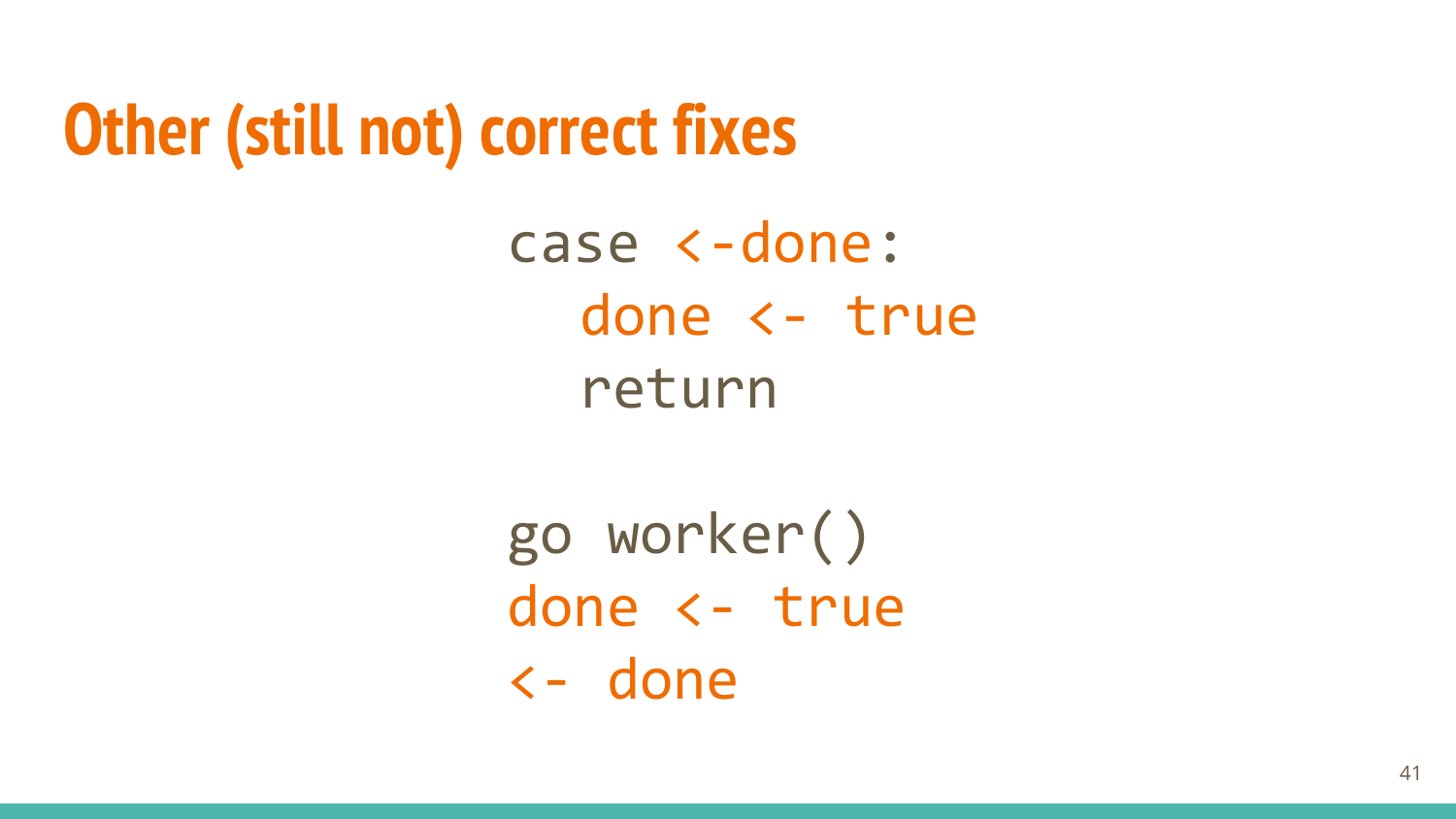### **Just close it**

go worker() go worker() go worker() close(done )

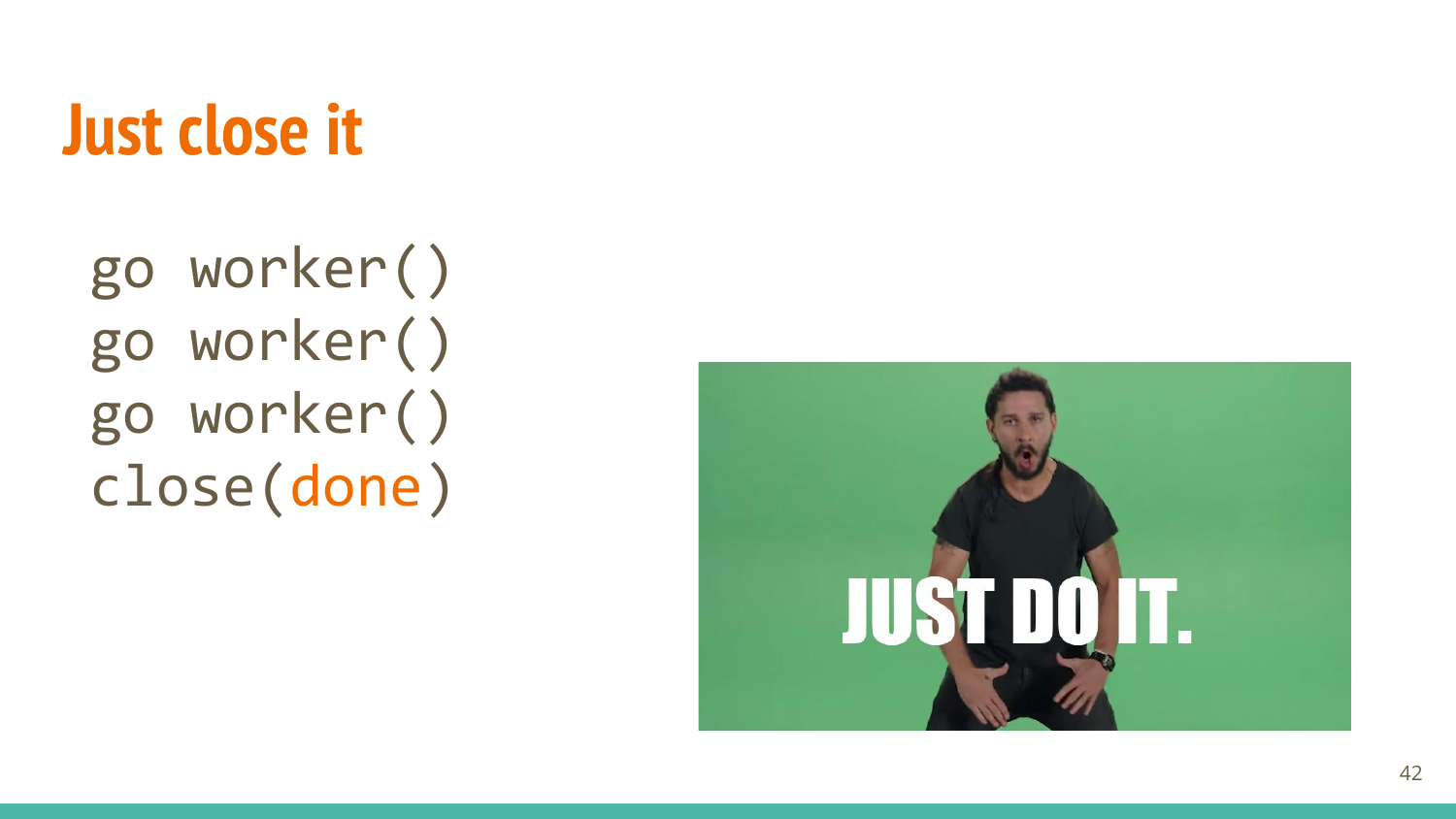### **Close channels**



#### for data  $:=$  range ch {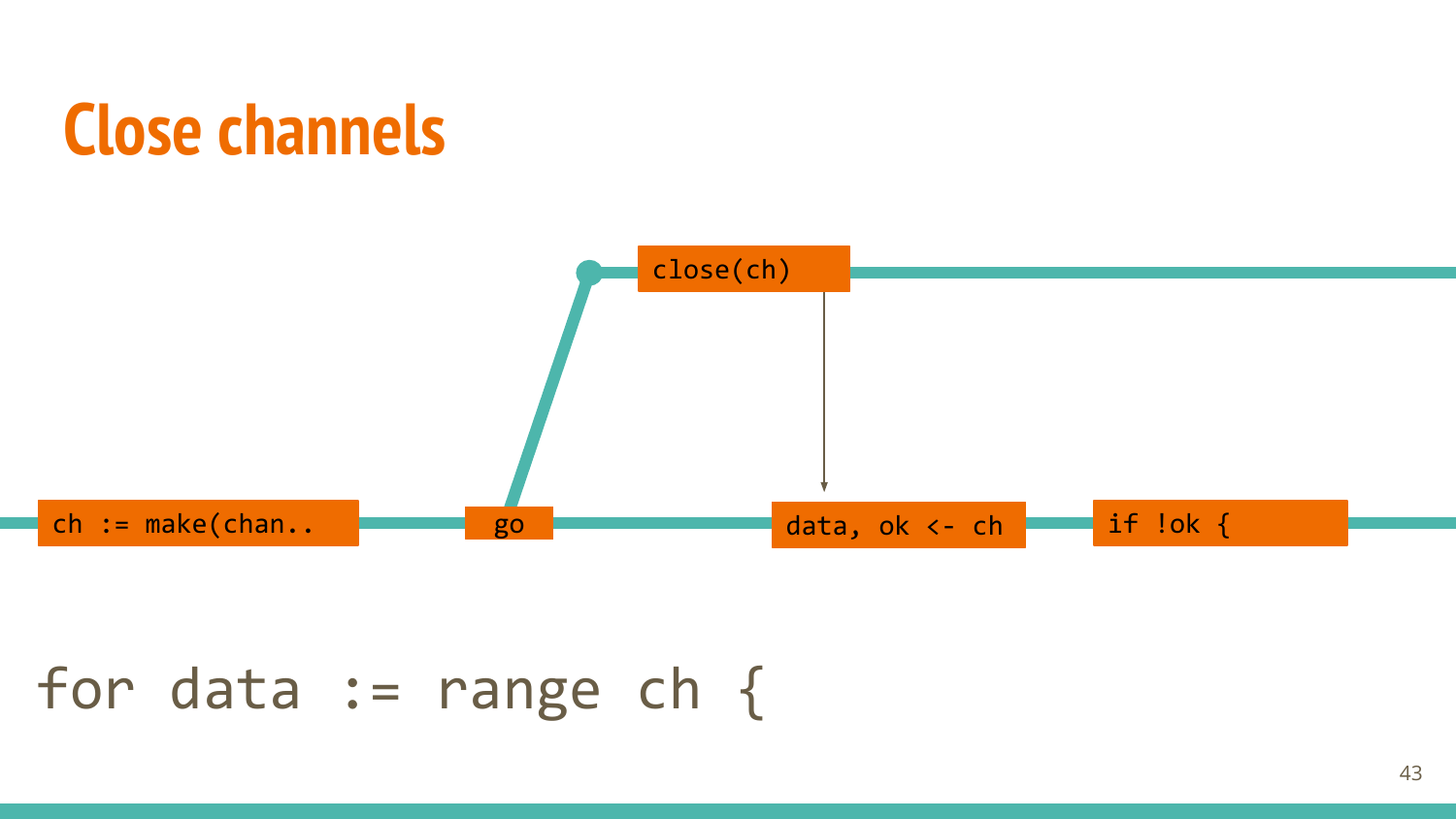### **Conclusions**

Mind race conditions

Dive into sources

● Follow signals



• Check for yielding calls